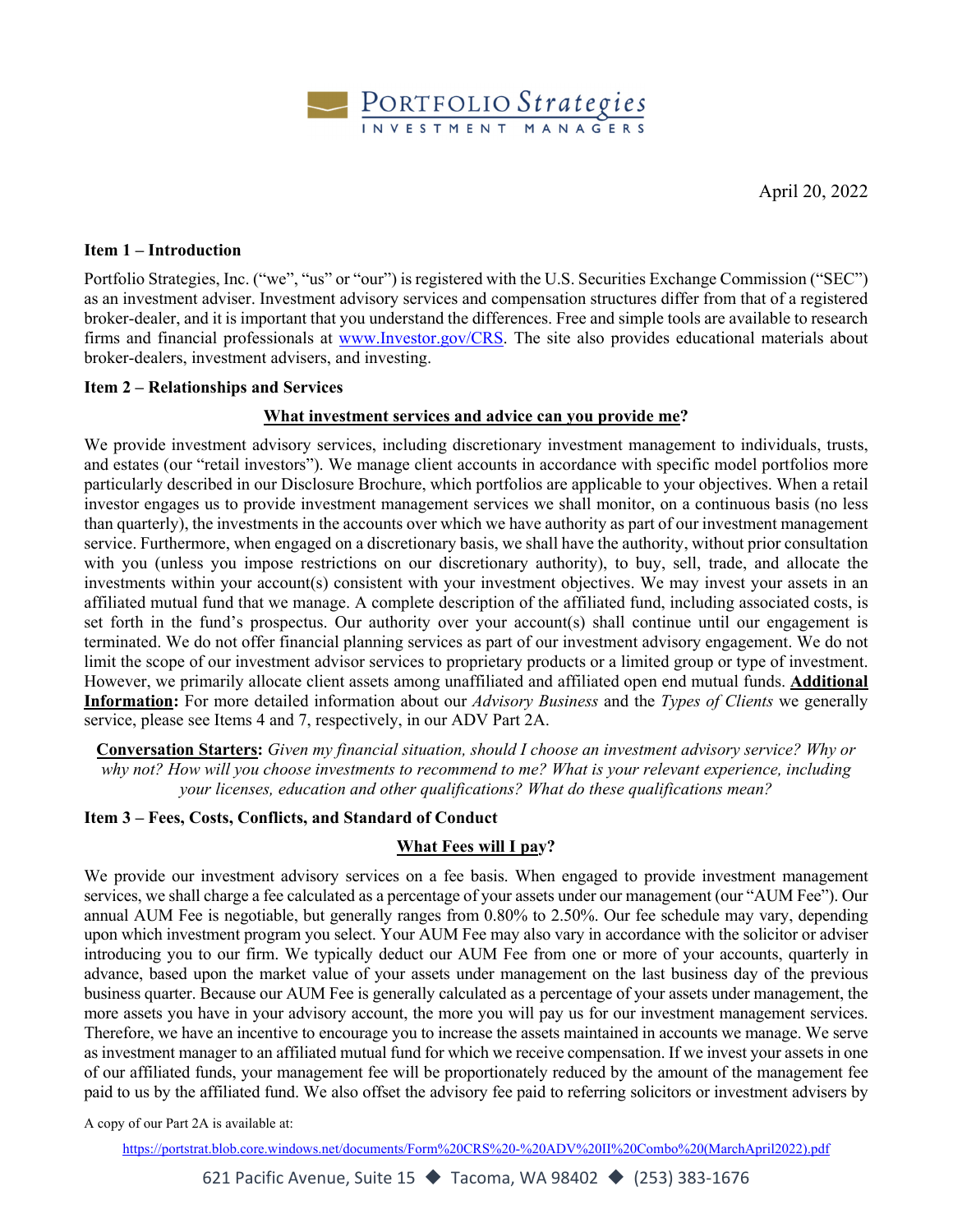the amount of 12b-1 payments they may separately receive from an affiliated or unaffiliated mutual fund.

**Other Fees and Costs:** Your investment assets will be held with a qualified custodian. Custodians may charge transaction fees for effecting certain securities transactions. You will pay the custodian an asset based fee (based upon the amount of assets in your account) in lieu of such transaction fees, generally ranging from 0.90% to 0.15% on annual basis. Thus, the overall amount that you pay could be higher, based upon market conditions and the corresponding amount of trading that occurs in your account. In addition, relative to all mutual fund and fixed-income security transaction fees, certain charges will be imposed at the fund level (e.g., management fees and other fund expenses). We may also recommend the use of independent managers who charge a separate investment management fee for their services. You will pay fees and costs whether you make or lose money on your investments. Fees and costs will reduce any amount of money you make on your investments over time. Please make sure you understand what fees and costs you are paying. **Additional Information:** For more detailed information about our fees and costs related to our management of your account, please See Item 5 in our ADV Part 2A.

**Conversation Starters:** *Help me understand how these fees and costs might affect my investments. If I give you \$10,000 to invest, how much will go to fees and costs, and how much will be invested for me?* 

## **What are your legal obligations to me when acting as my investment adviser? How else does your firm make money and what conflicts of interest do you have?**

When we act as your investment adviser, we have to act in your best interest and not put our interest ahead of yours. At the same time, the way we make money creates some conflicts with your interests. You should understand and ask us about these conflicts because they can affect the investment advice we provide you. As an example, we may recommend a particular custodian to custody your assets, and we may receive support services and/or products from that same custodian, certain of which assist us to better monitor and service your account while a portion may be for the benefit of our firm. **Additional Information:** For more detailed information about our conflicts of interest, please review our ADV Part 2A.

**Conversation Starter:** *How might your conflicts of interest affect me, and how will you address them?* 

## **How do your financial professionals make money?**

Our financial professionals are generally compensated on a salary basis. In certain instances, compensation may be tied to the amount of assets managed by the financial professional. Also, certain of our financial professionals, based upon their ownership interest in our firm, will receive a profit distribution. You should discuss your financial professional's compensation directly with your financial professional.

## **Item 4 – Disciplinary History**

## **Do you or your financial professionals have legal or disciplinary history?**

No. We encourage you to visit www.Investor.gov/CRS to research our firm and our financial professionals.

Furthermore, we encourage you to ask your financial professional to inquire about us: *As a financial professional, do you have any disciplinary history? If so, for what type of conduct?*

## **Item 5 – Additional Information**

Additional information about our firm is available on the SEC's website at www.adviserinfo.sec.gov. You may contact our Chief Compliance Officer at any time to request a current copy of our ADV Part 2A or our *relationship summary*. Our Chief Compliance Officer may be reached by phone: (253) 383-1676.

**Conversation Starters:** *Who is my primary contact person? Is he or she a representative of an investment adviser or broker-dealer? Who can I talk to if I have concerns about how this person is treating me?* 

This Form CRS has been revised to reflect a new Disclosure Brochure URL address.

A copy of our Part 2A is available at:

[https://portstrat.blob.core.windows.net/documents/Form%20CRS%20-%20ADV%20II%20Combo%20\(MarchApril2022\).pdf](https://portstrat.blob.core.windows.net/documents/Form%20CRS%20-%20ADV%20II%20Combo%20(MarchApril2022).pdf)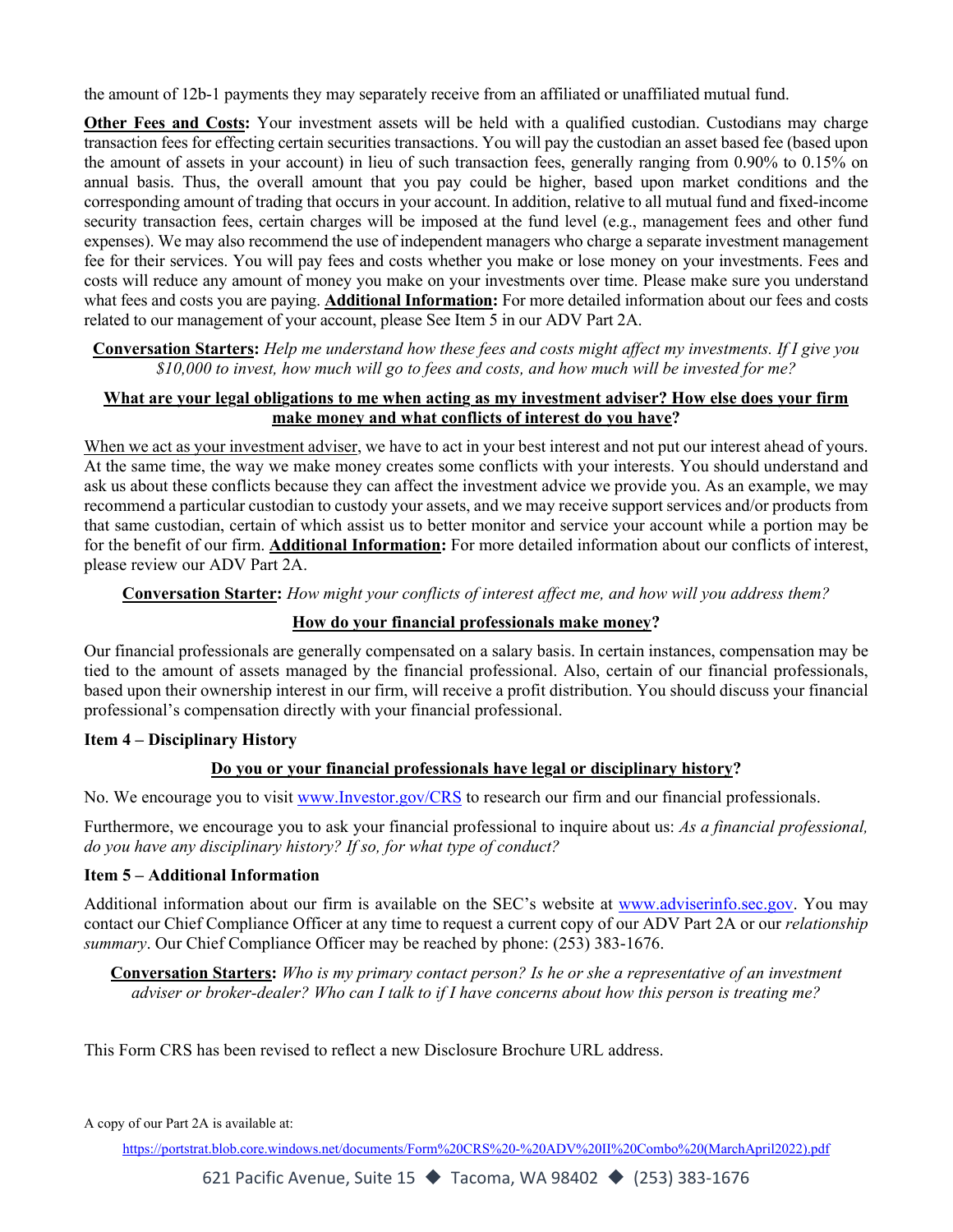# Portfolio Strategies, Inc. SEC File Number: 801 – 18475

## **Brochure Dated: March 30, 2022**

## Contact: David Jajewski, Chief Compliance Officer 621 Pacific Avenue, Suite 15 Tacoma, WA 98402 www.portstrat.com

**This brochure provides information about the qualifications and business practices of Portfolio Strategies, Inc. If you have any questions about the contents of this brochure, please contact us at (253) 383-1676 or davidj@portstrat.com. The information in this brochure has not been approved or verified by the United States Securities and Exchange Commission or by any state securities authority.** 

**Additional information about Portfolio Strategies, Inc. also is available on the SEC's website at www.adviserinfo.sec.gov.** 

**References herein to Portfolio Strategies, Inc. as a "registered investment adviser" or any reference to being "registered" does not imply a certain level of skill or training.**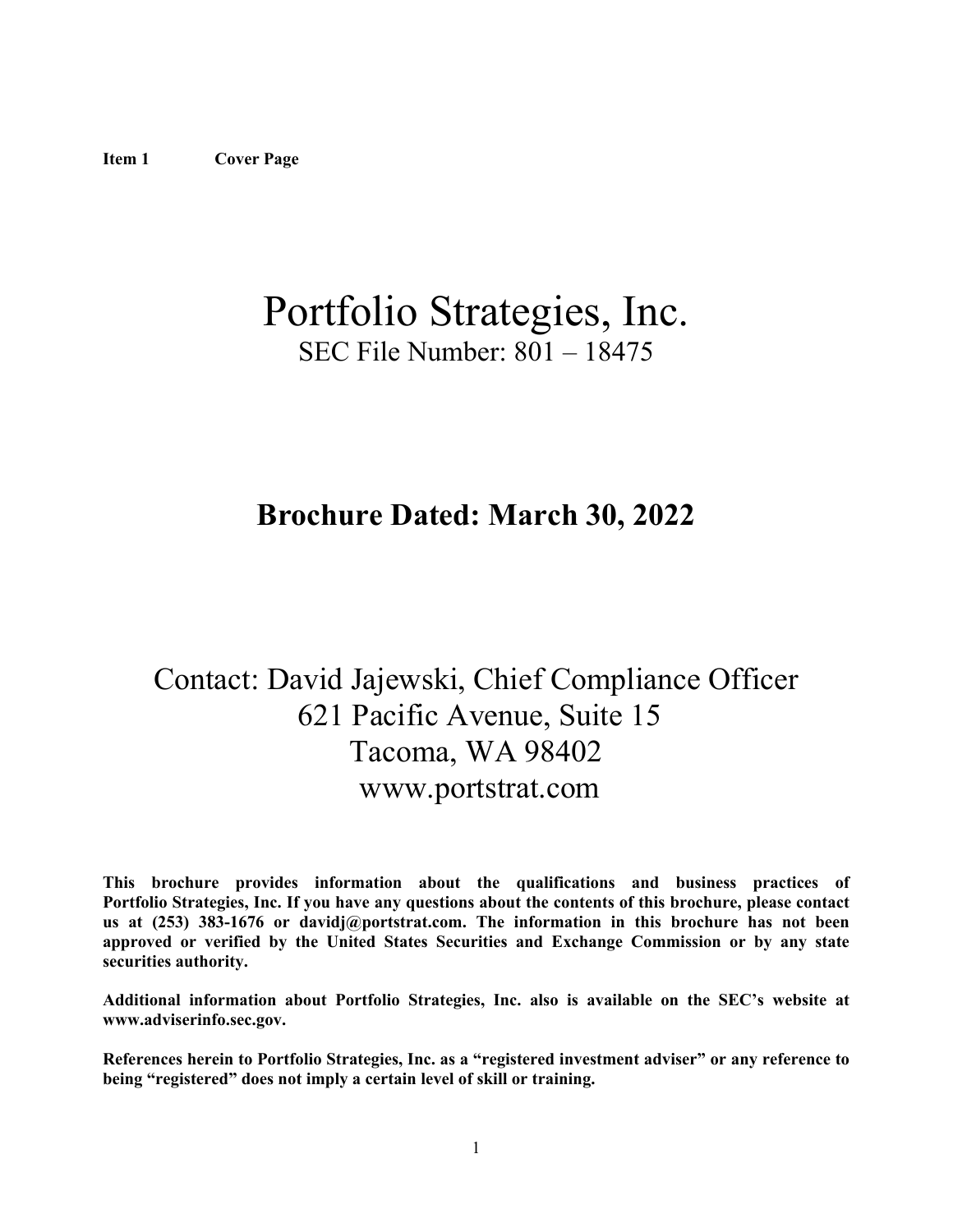#### **Item 2 Material Changes**

There have been no material changes made to Portfolio Strategies, Inc.'s (the "Registrant") disclosure statement since last year's Annual Amendment filing on March 24, 2021, except for the October 2021 closing of the *PSI Tactical Growth Fund*. Certain non-material changes have been made to Items 4 and 5 below regarding custodian and advisory fees. Registrant has revised its disclosure to indicate a custodial relationship with Axos Clearing, LLC. Registrant has also amended Item 4 with respect to retirement account rollovers and management of cash positions.

## **ANY QUESTIONS: The Registrant's Chief Compliance Officer, David Jajewski, remains available to address any questions that a client or prospective client may have regarding the above disclosures and arrangements.**

## **Item 3 Table of Contents**

| Item 1    |                                                                                            |  |
|-----------|--------------------------------------------------------------------------------------------|--|
| Item 2    |                                                                                            |  |
| Item 3    |                                                                                            |  |
| Item 4    |                                                                                            |  |
| Item 5    |                                                                                            |  |
| Item 6    |                                                                                            |  |
| Item 7    |                                                                                            |  |
| Item 8    |                                                                                            |  |
| Item 9    |                                                                                            |  |
| Item $10$ |                                                                                            |  |
| Item 11   | Code of Ethics, Participation, or Interest in Client Transactions and Personal Trading  15 |  |
| Item 12   |                                                                                            |  |
| Item 13   |                                                                                            |  |
| Item 14   |                                                                                            |  |
| Item 15   |                                                                                            |  |
| Item $16$ |                                                                                            |  |
| Item 17   |                                                                                            |  |
| Item 18   |                                                                                            |  |
|           |                                                                                            |  |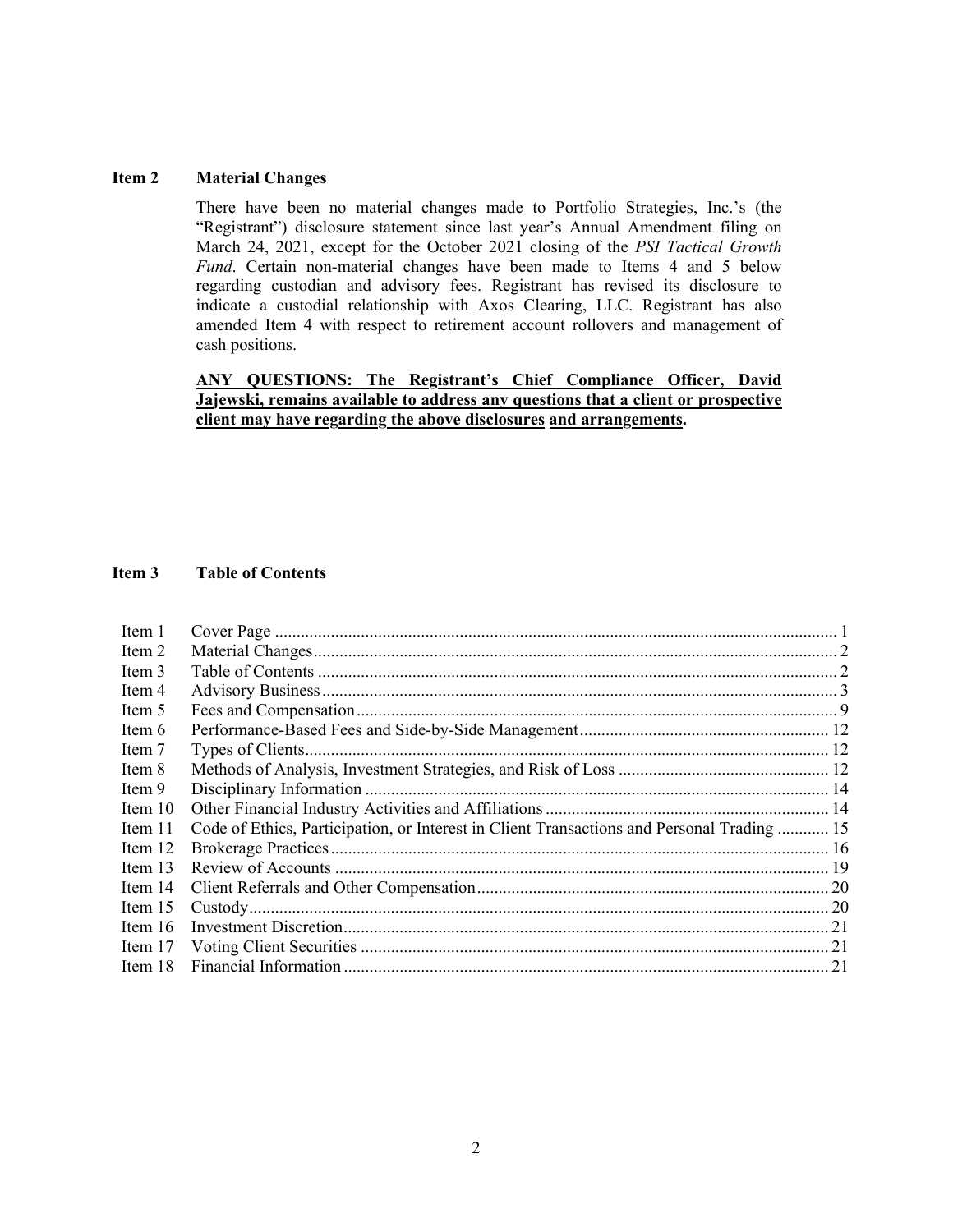#### **Item 4 Advisory Business**

- A. Portfolio Strategies, Inc. is a corporation formed on December 14, 1982, in the State of Washington. The Registrant became registered as an Investment Adviser Firm in March 1983. The Registrant is owned, in equal part, by John Williamson and David Jajewski. David Jajewski and John Williamson are the Registrant's Chief Executive Officer and Managing Partner, respectively.
- B. As discussed below, the Registrant offers to its clients (individuals, business entities, investment companies, pension and profit sharing plans, trusts, estates, charitable organizations, etc.) investment advisory services. The Registrant **does not** hold itself out as providing financial planning, estate planning, or insurance planning services.

#### **INVESTMENT ADVISORY SERVICES**

As disclosed below, the Registrant primarily allocates assets among affiliated and unaffiliated open-end mutual funds, including the *PSI Strategic Growth Fund* (FXSAX) (*see* Item 10C below) in accordance with one or more of its proprietary investment strategies to investors introduced to the Registrant by unaffiliated broker-dealers and investment advisers. As also discussed below, the referring broker-dealers and investment advisers maintain both the initial and ongoing day-to-day relationship with the client, including initial and ongoing determination of client suitability for the Registrant's investment strategies.

The client can determine to engage the Registrant to provide discretionary investment advisory services on a *fee* basis. The Registrant's annual investment advisory fee is based upon a percentage (%) of the market value of the assets placed under the Registrant's management, generally between 0.80% and 2.50%. The Registrant does not determine the percentage advisory fee payable except to the extent that the current maximum annual advisory fee is 2.50%. The referring broker-dealer and/or investment adviser determines whether the client will pay the maximum or some lesser fee percentage. The client remains free to negotiate the advisory fee with the referring broker-dealer and/or investment adviser. The Registrant shall pay a portion of the advisory fee to the referring broker-dealer and/or investment adviser. *See* further discussion below regarding fees.

Registrant manages investment advisory accounts not involving Investment Supervisory Services. Each investment program managed by the Registrant has been devised to meet a particular investment strategy applicable to an individual client's investment objective(s). Each investment program is continuously managed based on the program's strategy, rather than based upon each client's individual needs. However, each client will have the opportunity to place reasonable restrictions on the types of investments to be held in his/her/their/its account. Before engaging Registrant to provide investment advisory services, clients are required to enter into an *Investment Advisory Agreement*  with Registrant setting forth the terms and conditions of the engagement (including termination), describing the scope of the services to be provided, and the fee that is due from the client.

Registrant offers investment programs using the following model portfolios: Index Plus, All Seasons, L/O Opportunity, the Guardian Portfolios (which contain a preset combination of PSI programs), Quantitative Income, Equity Alternative, Inflexion Points, Inflexion Points Nitro, Managed Bond, Sector Focus, Tactical High Yield, Ultra Select,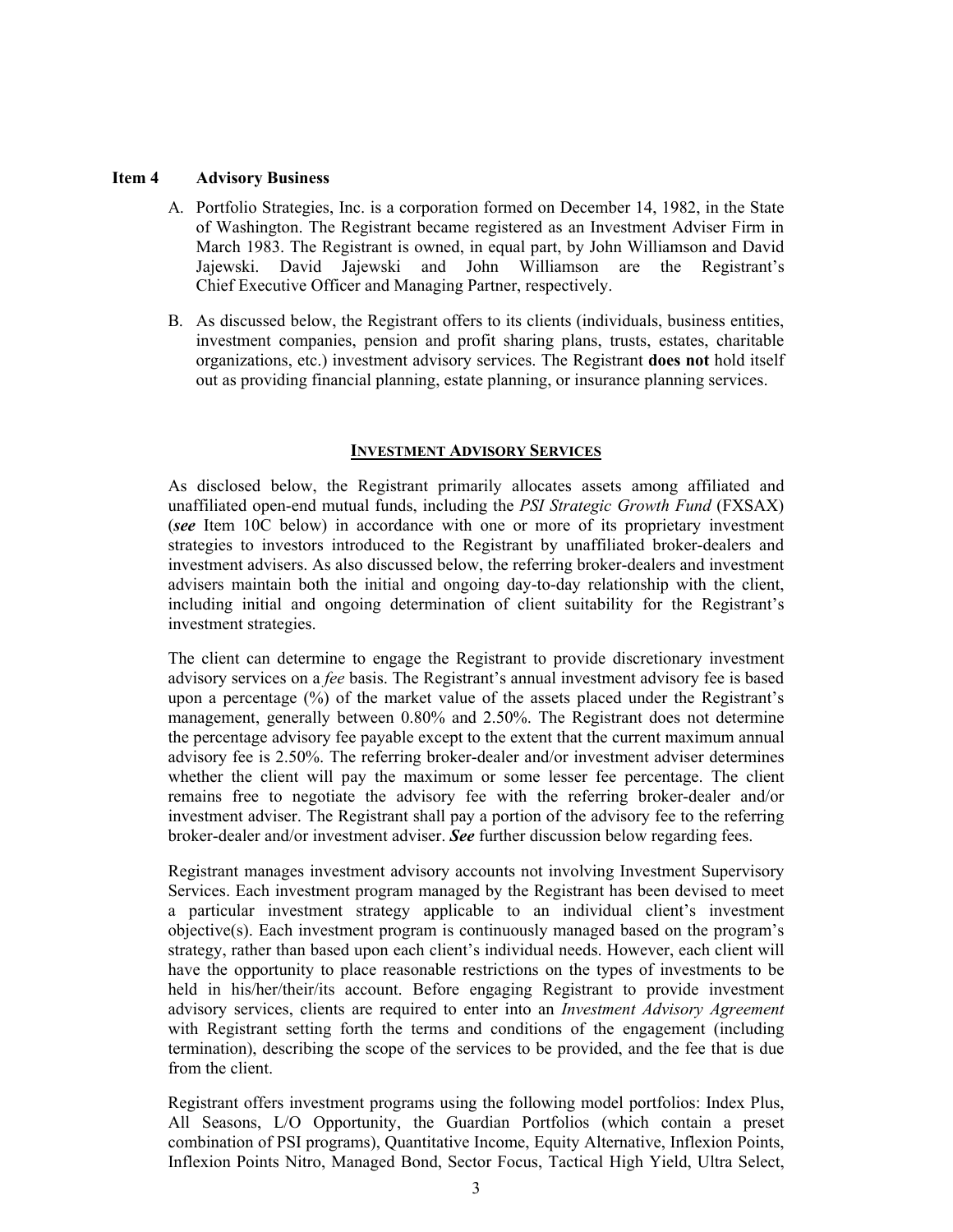Tactical Equity, Tactical Equity Moderate, Tactical Evolution, PSI Equity Advantage, Aggressive Growth, Absolute Return, L/O Smart, L/O Capstone, L/O Spectrum, L/O Tactical Income Solution, and L/O Tactical Growth Solution, each of which programs is more comprehensively discussed in the Registrant's program fact sheets which are provided to all prospective clients. Some program strategies are also available within specific variable annuities and 401(k) programs obtained through various insurance companies and custodians. Because of trading restrictions and fund limitations imposed by certain custodians, some programs (for example, Index Plus) may be substantially modified to meet these more stringent requirements, which may affect performance results. The modifications are solely a function of the custodian designated by the client, of which the client is made aware prior to participating in a particular program.

The Registrant does not determine or recommend the custodian; the Registrant is custodian neutral. The Registrant currently maintains relationships with Axos Clearing, TD Ameritrade, and Pershing. The choice of custodian is the decision of the client in conjunction with the client's chosen referring broker-dealer/investment adviser. The Registrant has no economic incentive relative to the client's choice of custodian. The Registrant can manage the assets in the same manner at any such custodian. Fees will differ depending upon the custodian chosen. Higher custodian fees will adversely impact account performance. The client should address custodian choice with the referring broker-dealer/ investment adviser. *See* disclosure below.

Registrant's investment programs do not follow a buy-and-hold strategy but trade in-andout of positions on a frequent basis (which could be two to three times a week). The strategies used by Registrant can incorporate the purchase of inverse index mutual funds and other mutual funds that invest in leveraged instruments, such as futures contracts and options on securities, both on a long and short basis. Because of this leverage, the value of an individual program may fluctuate substantially from day to day. However, Registrant's goal in the use of these funds is to mitigate market exposure, thereby attempting to decrease overall program downside risk.

#### **MISCELLANEOUS**

**No Financial Planning or Non-Investment Consulting/Implementation Services.** The Registrant does not provide financial planning and related consulting services regarding non-investment related matters, such as estate planning, tax planning, insurance, etc. **Please Note:** Registrant **does not** serve as an attorney, accountant, or insurance agency, and no portion of our services should be construed as legal, accounting, or insurance implementation services. Accordingly, we **do not** prepare estate planning documents, tax returns, or sell insurance products. To the extent requested by a client, we may recommend the services of other professionals for certain non-investment implementation purposes (i.e., attorneys, accountants, insurance, etc.), including representatives of Registrant in their separate individual capacities as registered representatives of GWN Securities or Alexander Capital, both SEC registered and FINRA member brokerdealers, or as licensed insurance agents. You are under no obligation to engage the services of any such recommended professional. The client retains absolute discretion over all such implementation decisions and is free to accept or reject any recommendation made by Registrant or its representatives. **Please Note:** If the client engages any unaffiliated recommended professional, and a dispute arises thereafter relative to such engagement, the client agrees to seek recourse exclusively from and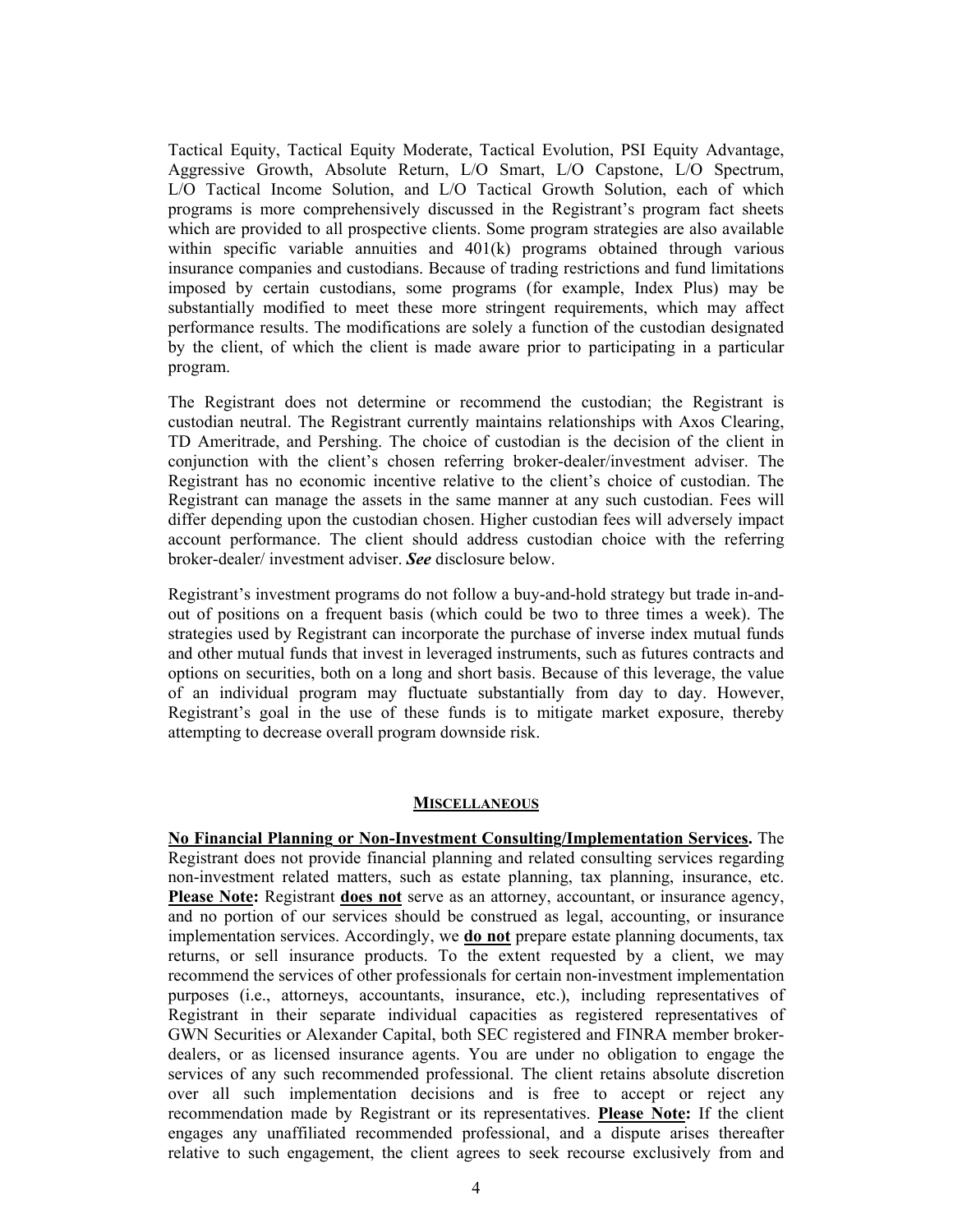against the engaged professional. At all times, the engaged licensed professional(s) (i.e., attorney, accountant, insurance agent, etc.), and not Registrant, shall be responsible for the quality and competency of the services provided. **Please Also Note – Conflict of Interest:** The recommendation by Registrant that a client purchase a securities or insurance commission product through one of Registrant's representatives in their separate and individual capacity as a registered representatives of GWN Securities or Alexander Capital, and/or as an insurance agent, presents a **conflict of interest**, as the receipt of commissions may provide an incentive to recommend investment or insurance products based on commissions to be received, rather than on a particular client's need. No client is under any obligation to purchase any securities or insurance commission products through such a representative. Clients are reminded that they may purchase securities and insurance products recommended by Registrant through other, nonaffiliated broker-dealers and/or insurance agencies.

**Retirement Rollovers – Conflict of Interest:** A client or prospective client leaving an employer typically has four options regarding an existing retirement plan (and may engage in a combination of these options): (1) leave the money in the former employer's plan, if permitted, (2) roll over the assets to the new employer's plan, if one is available and rollovers are permitted, (3) roll over to an Individual Retirement Account ("IRA"), or (4) cash out the account value (which could, depending upon the client's age, result in adverse tax consequences). If Registrant recommends that a client roll over their retirement plan assets into an account to be managed by Registrant, such a recommendation creates a conflict of interest if Registrant will earn new (or increase its current) compensation as a result of the rollover. If Registrant provides a recommendation as to whether a client should engage in a rollover or not (whether it is from an employer's plan or an existing IRA), Registrant is acting as a fiduciary within the meaning of Title I of the Employee Retirement Income Security Act and/or the Internal Revenue Code, as applicable, which are laws governing retirement accounts. **No client is under any obligation to roll over retirement plan assets to an account managed by Registrant, whether it is from an employer's plan or an existing IRA.** 

## **The Registrant's Chief Compliance Officer, David Jajewski, remains available to address any questions that a client or prospective client may have regarding the conflict of interest presented by such rollover recommendation.**

**Please Note:** Generally, the Registrant does not recommend rollovers. Rather, the rollover recommendation, if made, is made by the client's introducing broker-dealer or investment adviser. In such an event, the introducing broker-dealer or investment adviser shall have the responsibility for compliance with the above disclosure obligation and the fiduciary requirements applicable to recommending rollovers. The Registrant shall confirm, in writing, with the client's introducing investment professional (i.e., the professional that maintains the day-to-day relationship with the client), that the introducing professional has undertaken a review of the client's current retirement plan, and has determined that a rollover is in the best interest of the client.

**Affiliated Mutual Fund.** The Registrant also serves as the investment manager to the *PSI Strategic Growth Fund*, which is an investment company (also referred to as a mutual fund) registered under the Investment Company Act of 1940, as amended (the "Fund"). A complete description of the Fund, its strategies, objectives, and costs is set forth in the Fund's then-current prospectus, a copy of which is available from the Registrant upon request. As the investment manager to the Fund, Registrant has discretionary authority over the management of the Fund's assets. Moreover, pursuant to the terms of the Investment Advisory Agreement ("IAA") between the Registrant and the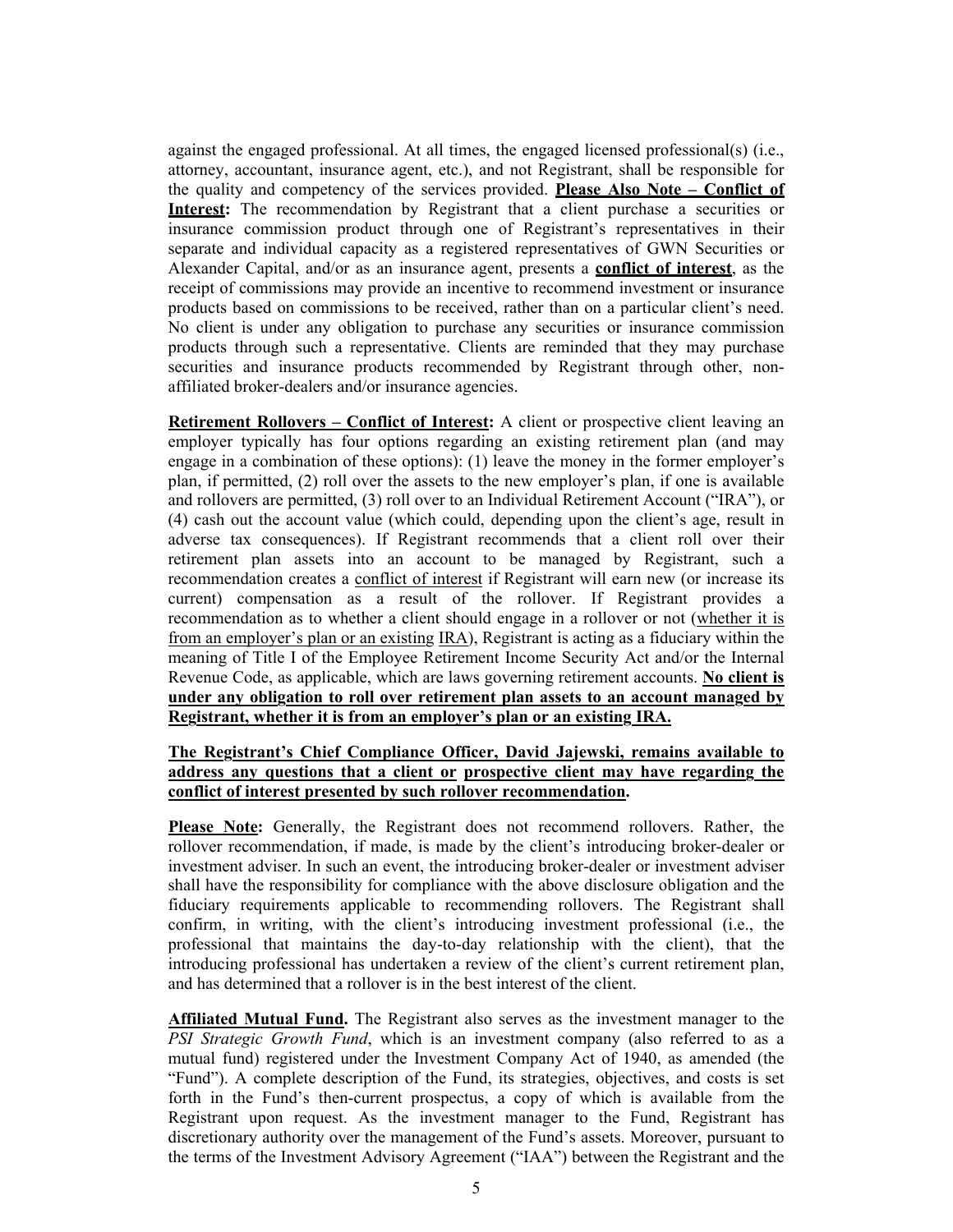client, the Registrant has the discretion to place client assets in various investments, including the Fund. However, if a client's assets are invested into the Fund, the client will not pay a *dual* fee (i.e., the client will not pay both Registrant's investment management fee as described under the IAA and a separate Fund investment management fee paid to the Registrant by the Fund. Instead, the Registrant will offset the client's investment management fee payable under the IAA by providing a credit to the client for the fee that Registrant receives from the Fund. Clients will only receive a fee offset during periods of time when the client's assets are invested in the Fund. **The Registrant's Chief Compliance Officer**, **David Jajewski, remains available to address any questions that a client or prospective client may have regarding the above arrangement.**

**12b-1 Compensation.** Certain affiliated and unaffiliated mutual funds pay marketing, distribution, and/or shareholder servicing fees, commonly known as 12b-1 fees. Although Registrant will first seek to invest a client in mutual fund share classes that do not pay 12b-1 fees, if such share class is unavailable on a particular mutual fund, Registrant may invest clients in shares classes of the same fund which pay 12b-1 compensation. Where the client is invested in fund(s) that pay 12b-1 fees, the 12b-1 compensation will be collected directly by the account custodian and no portion shall be retained by Registrant. Fund share classes that pay 12b-1 compensation generally have higher internal expense ratios, which adversely impacts performance. **The Registrant's Chief Compliance Officer**, **David Jajewski, remains available to address any questions that a client or prospective client may have regarding the above arrangement.** 

**Please Note: Inverse/Enhanced Market Strategies.** The Registrant may utilize long and inverse mutual funds and/or exchange traded funds that are designed to perform in either an: (1) inverse relationship to certain market indices (at a rate of 1 or more times the inverse [opposite] result of the corresponding index) as an investment strategy and/or for the purpose of hedging against downside market risk; and (2) enhanced relationship to certain market indices (at a rate of 1 or more times the actual result of the corresponding index) as an investment strategy and/or for the purpose of increasing gains in an advancing market. There can be **no assurance** that any such strategy will prove profitable or successful. In light of these enhanced risks/rewards, a client may direct the Registrant, in writing, not to employ any or all such strategies for his/her/their/its account(s).

**Mutual Fund/Exchange Traded Fund Fees.** While the Registrant may recommend allocating investment assets to mutual funds that are not available directly to the public, the Registrant may also recommend that clients allocate investment assets to publicly available mutual funds and exchange traded funds that the client could obtain without engaging Registrant as an investment adviser. However, if a client or prospective client determines to allocate investment assets to publicly-available mutual funds and exchange traded funds without engaging Registrant as an investment adviser, the client or prospective client would not receive the benefit of Registrant's initial and ongoing investment advisory services. In addition to Registrant's investment management fee, brokerage commissions, and/or transaction fees, the client will also incur, relative to all mutual fund and exchange traded funds, charges imposed at the fund level (e.g., management fees and other fund expenses).

**Commission/Transaction Fees.** Broker-dealers/custodians that execute investment transactions generally charge brokerage commissions, transaction fees, and/or custodial fees for effecting securities transactions. These charges, as well as the charges imposed at the mutual fund and exchange traded fund level, are in addition to Registrant's advisory fee referenced in Item 5 below.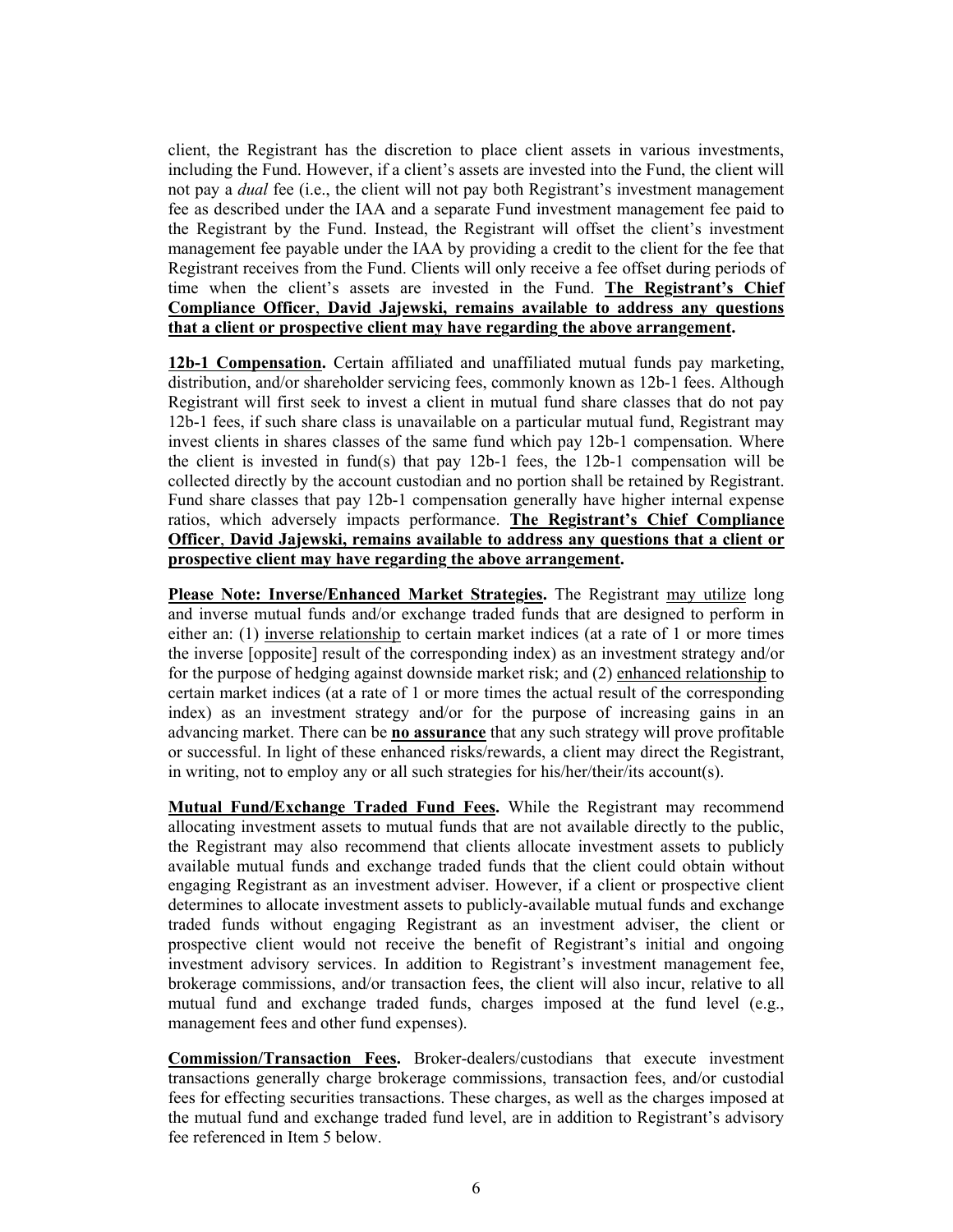**Custodian Charges–Additional Fees.** As discussed below at Item 12, when requested to recommend a broker-dealer/custodian for client accounts, Registrant generally recommends that Pershing, LLC ("*Pershing*") Axos Clearing, LLC ("*Axos*") or TD Ameritrade, Inc. ("*TD Ameritrade*") serve as the broker-dealer/custodian for client investment management assets. Broker-dealers such as *Pershing, Axos,* and *TD Ameritrade* charge brokerage commissions, transaction, and/or other type fees for effecting certain types of securities transactions. The fees shall differ depending upon the broker-dealer/custodian. These fees/charges are in addition to Registrant's investment advisory fee at Item 5 below. Registrant does not receive any portion of these fees/charges. See additional disclosure at Item 5 below. **The Registrant's Chief Compliance Officer, David Jajewski, remains available to address any questions that a client or prospective client may have regarding the above.** 

**Please Note:** As set forth below at Item 5, transaction fees for clients of Registrant are generally assessed as an annual asset-based fee, rather than on a transaction-bytransaction basis.

**Research Services.** The Registrant engages unaffiliated investment providers to provide research services and/or investment signals to assist the Registrant with management of one or more if its investment strategies.

**Data Aggregation Platforms.** Registrant may provide its clients with access to an online platform hosted by Orion, Envestnet, or other providers (the "Platforms"). The Platforms allow a client to view their complete asset allocation, including those assets that Registrant does not manage (the "Excluded Assets"). Registrant does not provide investment management, monitoring, or implementation services for the Excluded Assets. Therefore, Registrant shall not be responsible for the investment performance of the Excluded Assets. Rather, the client and/or their advisor(s) that maintain management authority for the Excluded Assets, and not Registrant, shall be exclusively responsible for such investment performance. The client may choose to engage Registrant to manage some or all of the Excluded Assets pursuant to the terms and conditions of the IAA between Registrant and the client. The Platforms also provide access to other types of information, including financial planning concepts, which should not, in any manner whatsoever, be construed as services, advice, or recommendations provided by Registrant. Finally, Registrant shall not be held responsible for any adverse results a client may experience if the client engages in financial planning or other functions available on the Platforms without Registrant's assistance or oversight.

**Use of Unaffiliated Broker-Dealers and Investment Advisers**. The Registrant primarily manages accounts referred to it by unaffiliated broker-dealers and investment advisers, pursuant to which the Registrant generally pays a portion of its management fee to the referring broker-dealer or investment adviser in accordance with the parameters of SEC Rule 206(4)-3. **The referring broker-dealers and investment advisers maintain both the initial and ongoing day-to-day relationship with the client, including initial and ongoing determination of client suitability for the Registrant's designated strategies.** The Registrant does not maintain physical possession of client funds or securities. Accounts are primarily maintained at the custodian designated by the referring broker- dealer/investment adviser. Other than the advisory fees earned by the Registrant from the referred account, the Registrant does not derive any economic benefit from the referring investment adviser or broker-dealer. *See* Items 13A and 14B below.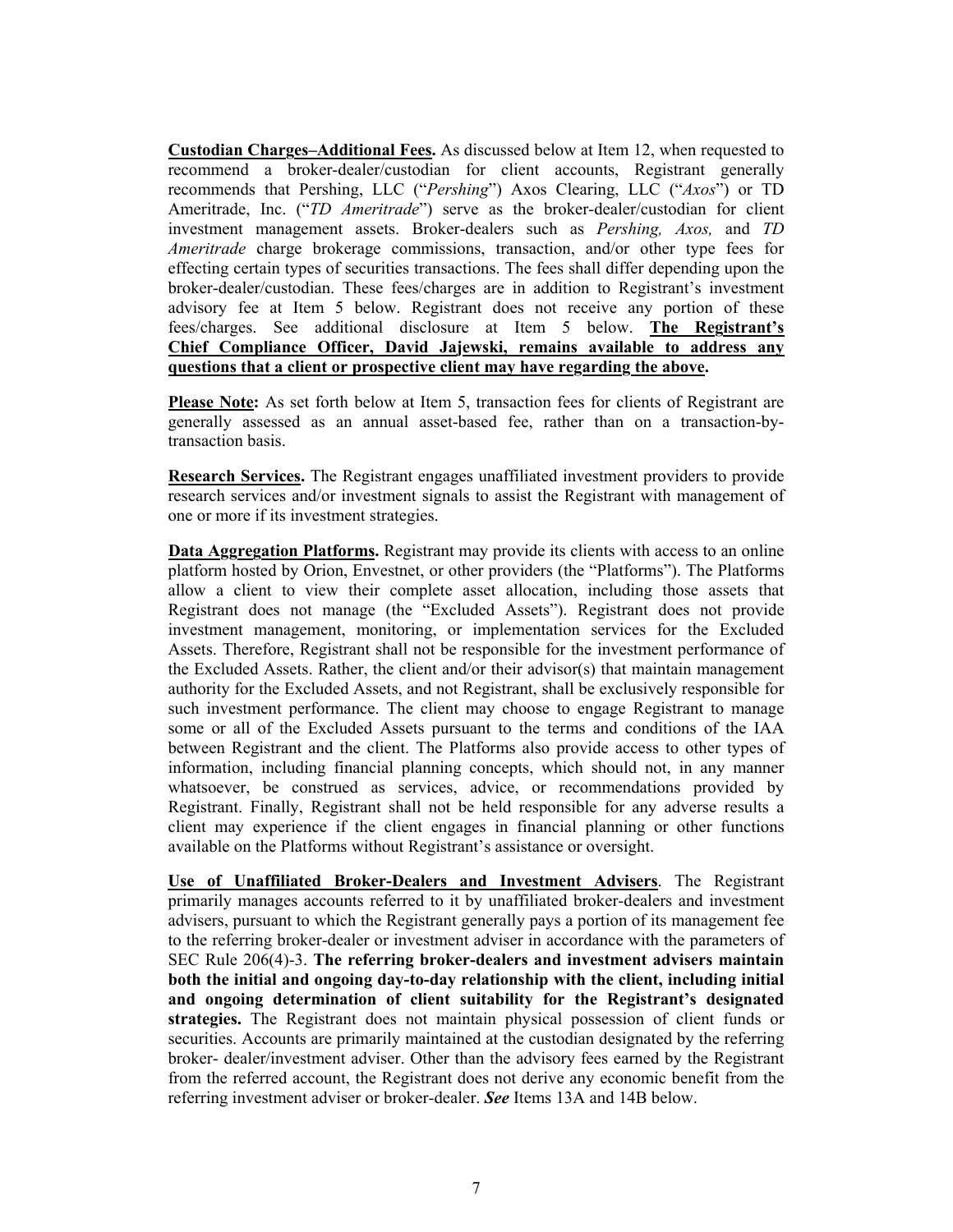**Model Provider.** In addition to its investment strategies, the Registrant the Firm continues to make the *PSI Strategic Growth Fund* (FXSAX), together with access to various other unaffiliated investment managers/strategies, available to unaffiliated registered investment advisers (**not** to retail investors) on the *Envestnet* and *FTJ FundChoice* platforms. Since its last Risk Assessment, the Firm closed *PSI Tactical Growth Fund* (FXTAX). In the event that the unaffiliated registered investment adviser desires to utilize a model and/or strategy on the *Envestnet* and/or *FTJ FundChoice* platforms, the Firm will receive a platform fee payable by the investor. The platform fee payable to the Firm is separate, and in addition to, any advisory fee payable to the underlying investment manager. Thus, in addition to the platform fee payable to the Firm, the investor will also incur an investment management fee payable to the unaffiliated investment manager for the selected strategy. If the Adviser, on behalf of its investor client, determines to utilize one of the Firm's models, the Firm, in lieu of an investment management fee payable directly to the Firm by the investor, shall receive only its management fee payable from *PSI Strategic Growth Fund*. In addition to platform and management fees, the investor will also incur custodial fees, no portion of which shall be received by the Firm. **The unaffiliated investment adviser maintains both the initial and ongoing day-to-day relationship with the client, including initial and ongoing determination of client suitability for the Firm's models. The Firm does not have any relationship with the adviser's clients.** 

**Portfolio Activity.** Registrant has a fiduciary duty to provide services consistent with the client's best interest. As part of its investment advisory services, Registrant will review client portfolios on an ongoing basis to determine if any changes are necessary based upon various factors, including, but not limited to, investment performance, mutual fund manager tenure, style drift, and/or if the Registrant is informed of a change in the client's investment objective. Based upon these factors, there may be extended periods of time when Registrant determines that changes to a client's portfolio are neither necessary nor prudent. Of course, as indicated below, there can be no assurance that investment decisions made by Registrant will be profitable or equal any specific performance level(s). Clients nonetheless remain subject to the fees described in Item 5 below during periods of account inactivity.

**Please Note: Cash Positions.** The Registrant continues to treat cash as an asset class. As such, unless determined to the contrary by Registrant, all cash positions (money markets, etc.) shall continue to be included as part of assets under management for purposes of calculating Registrant's advisory fee. At any specific point in time, depending upon perceived or anticipated market conditions/events (there being **no guarantee** that such anticipated market conditions/events will occur), Registrant may maintain cash positions for defensive purposes. In addition, while assets are maintained in cash, such amounts could miss market advances. Depending upon current yields, at any point in time, Registrant's advisory fee could exceed the interest paid by the client's money market fund.

## **ANY QUESTIONS: Registrant's Chief Compliance Officer, David Jajewski, remains available to address any questions that a client or prospective may have regarding the above fee billing practice.**

**Client Obligations.** In performing its services, Registrant shall not be required to verify any information received from the client or from the client's other designated professionals, and is expressly authorized to rely thereon. Moreover, each client is advised that it remains his/her/their/its responsibility to promptly notify Registrant if there is ever any change in their financial situation or investment objectives for the purpose of reviewing/evaluating/revising Registrant's previous recommendations and/or services.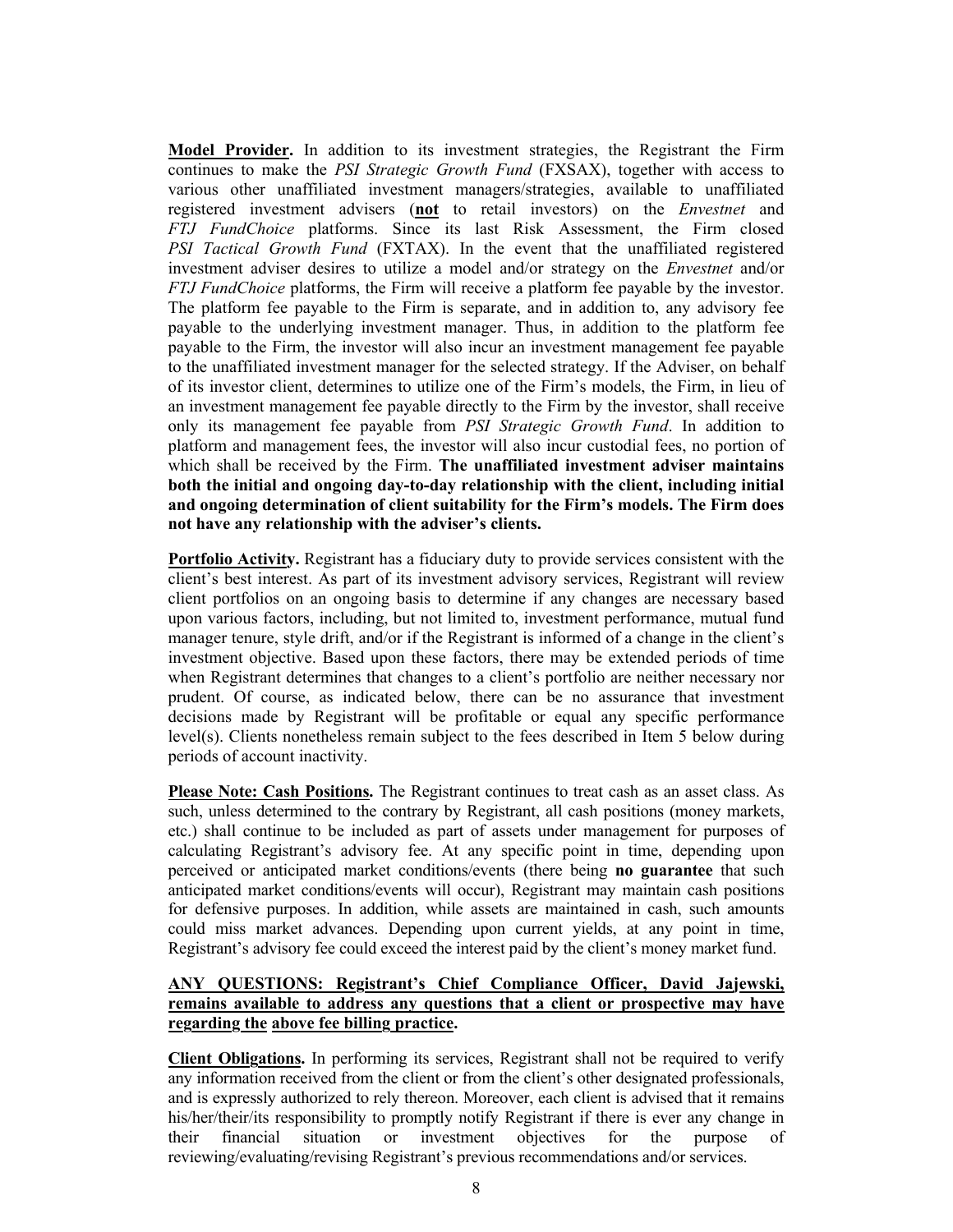**Disclosure Statement.** A copy of the Registrant's written Brochure as set forth on Part 2 of Form ADV, along with the Form CRS Relationship Summary, shall be provided to each client prior to, or contemporaneously with, the execution of the IAA.

- A. The Registrant shall provide investment advisory services specific to needs of each client. Prior to providing investment advisory services, an investment adviser representative will discuss with each client, his/her/their/its particular investment objective(s). The Registrant shall allocate each client's investment assets consistent with his/her/their/its designated investment objective(s). Client may, at any time, impose restrictions, in writing, on the Registrant's services.
- B. The Registrant does not participate in a wrap fee program.
- C. As of December 31, 2021, the Registrant had \$94,340,766 in assets under management on a discretionary basis.

#### **Item 5 Fees and Compensation**

A.

#### **INVESTMENT ADVISORY SERVICES**

If a client determines to engage the Registrant to provide discretionary investment advisory services on a *fee* basis, the Registrant's annual investment advisory fee shall be based upon a percentage (%) of the market value and type of assets placed under the Registrant's management (generally between 0.80% and 2.50%). The Registrant does not determine the percentage advisory fee payable except to the extent that the current maximum annual advisory fee is 2.50%. The referring broker-dealer and/or investment adviser determines whether the client will pay the maximum or some lesser fee percentage. The client remains free to negotiate the advisory fee with the referring broker-dealer and/or investment adviser. The Registrant shall pay a portion of the advisory fee to the referring broker-dealer and/or investment adviser. Certain clients are subject to legacy fee schedules which differ from those described herein (see "Legacy Fee Arrangements" below for more information).

**Fee Dispersion:** As indicated above, Registrant shall receive an investment advisory fee based upon a percentage (%) of the market value of the assets placed under management. The referring broker-dealer and/or investment adviser determines whether the client will pay the maximum or some lesser fee percentage. The client remains free to negotiate the advisory fee with the referring broker-dealer and/or investment adviser. As a result, similar clients could pay different fees, which will correspondingly impact a client's net account performance. Moreover, the services to be provided by the Registrant to any particular client could be available from other advisers at lower fees. All clients and prospective clients should be guided accordingly.

B. Clients may elect to have the Registrant's advisory fees deducted from their custodial account. Both Registrant's IAA and the custodial/clearing agreement may authorize the custodian to debit the account for the amount of the Registrant's investment advisory fee and to directly remit that management fee to the Registrant in compliance with regulatory procedures. In the limited event that the Registrant bills the client directly, payment is due upon receipt of the Registrant's invoice. The Registrant shall deduct fees and/or bill clients quarterly in advance, based upon the market value of the assets on the last business day of the previous quarter.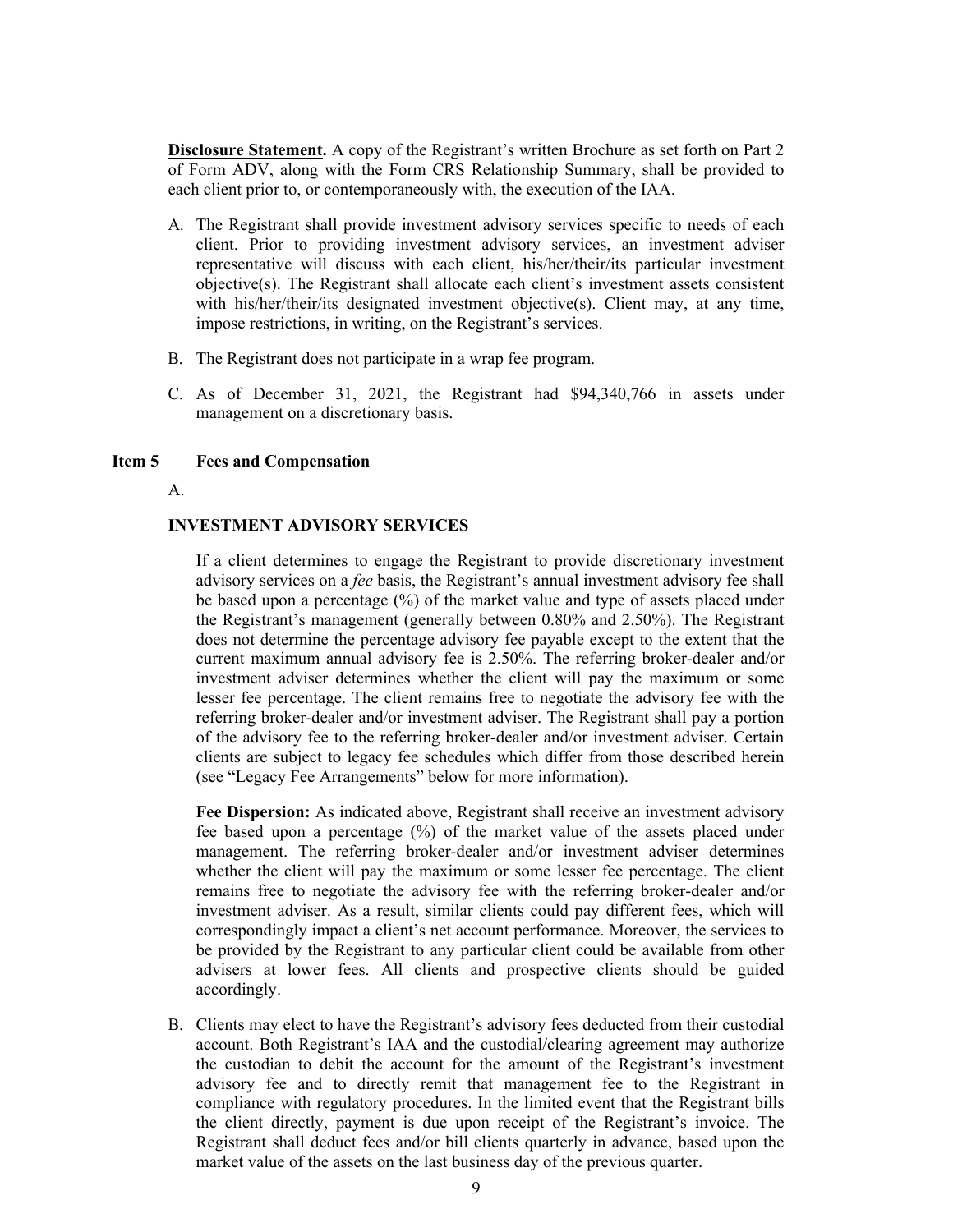C. The Registrant does not determine or recommend the custodian—the Registrant is custodian neutral. The Registrant currently maintains relationships with Axos Clearing, TD Ameritrade, and Pershing. The choice of custodian is the decision of the client in conjunction with the client's chosen referring broker-dealer/ investment adviser. The Registrant has no economic incentive relative to the client's choice of custodian. The Registrant can manage the assets in the same manner at any such custodian. Fees will differ depending upon the custodian chosen. Currently, custodian charges range from 0.09% to 0.15% annually. Higher custodian fees will adversely impact account performance. The client should address custodian choice with the referring broker-dealer/investment adviser. The timing and/or frequency with which these custodian fees are assessed may differ from Registrant's fee practices, and the client is advised to refer to his/her/their/its custodian agreement for specific details. For example, while Registrant's annual fee is paid quarterly in advance, the custodian's annual asset-based transaction fees may be paid quarterly in arrears.

In addition to Registrant's investment management fee and the custodian's fees, clients will also incur, relative to all mutual fund and exchange traded fund purchases, charges imposed at the fund level (e.g., management fees and other fund expenses). **Please Note:** If a client's account is invested in the affiliated *PSI Strategic Growth Fund*, the Registrant will credit the client's account to offset the management fees associated with the affiliated mutual fund. A client who invests in the affiliated mutual fund will not incur an aggregate advisory fee in excess of 2.50%.

**Affiliated Mutual Fund.** The Registrant also serves as the investment manager to the *PSI Strategic Growth Fund*, which is an investment company (also referred to as a mutual fund) registered under the Investment Company Act of 1940, as amended (the "Fund"). A complete description of the Fund, its strategies, objectives, and costs is set forth in the Fund's then-current prospectus, a copy of which is available from the Registrant upon request. As the investment manager to the Fund, Registrant has discretionary authority over the management of the Fund's assets. Moreover, pursuant to the terms of the Investment Advisory Agreement ("IAA") between the Registrant and the client, the Registrant has the discretion to place client assets in various investments, including the Fund. However, if a client's assets are invested into the Fund, the client will not pay a *dual* fee (i.e., the client will not pay both Registrant's investment management fee as described under the IAA and a separate Fund investment management fee paid to the Registrant by the Fund. Instead, the Registrant will offset the client's investment management fee payable under the IAA by providing a credit to the client for the fee that Registrant receives from the Fund. Clients will only receive a fee offset during periods of time when the client's assets are invested in the Fund. **The Registrant's Chief Compliance Officer**, **David Jajewski, remains available to address any questions that a client or prospective client may have regarding the above arrangement.**

Additional information concerning mutual fund fees and custodial expenses is located in Item 12 – Brokerage Practices of this brochure.

## **Registrant's Chief Compliance Officer, David Jajewski, remains available to address any questions that a client or prospective client may have regarding Asset-Based versus Transaction-Based pricing.**

D. Registrant's annual investment advisory fee shall be prorated and paid quarterly, in advance, based upon the market value of the assets on the last business day of the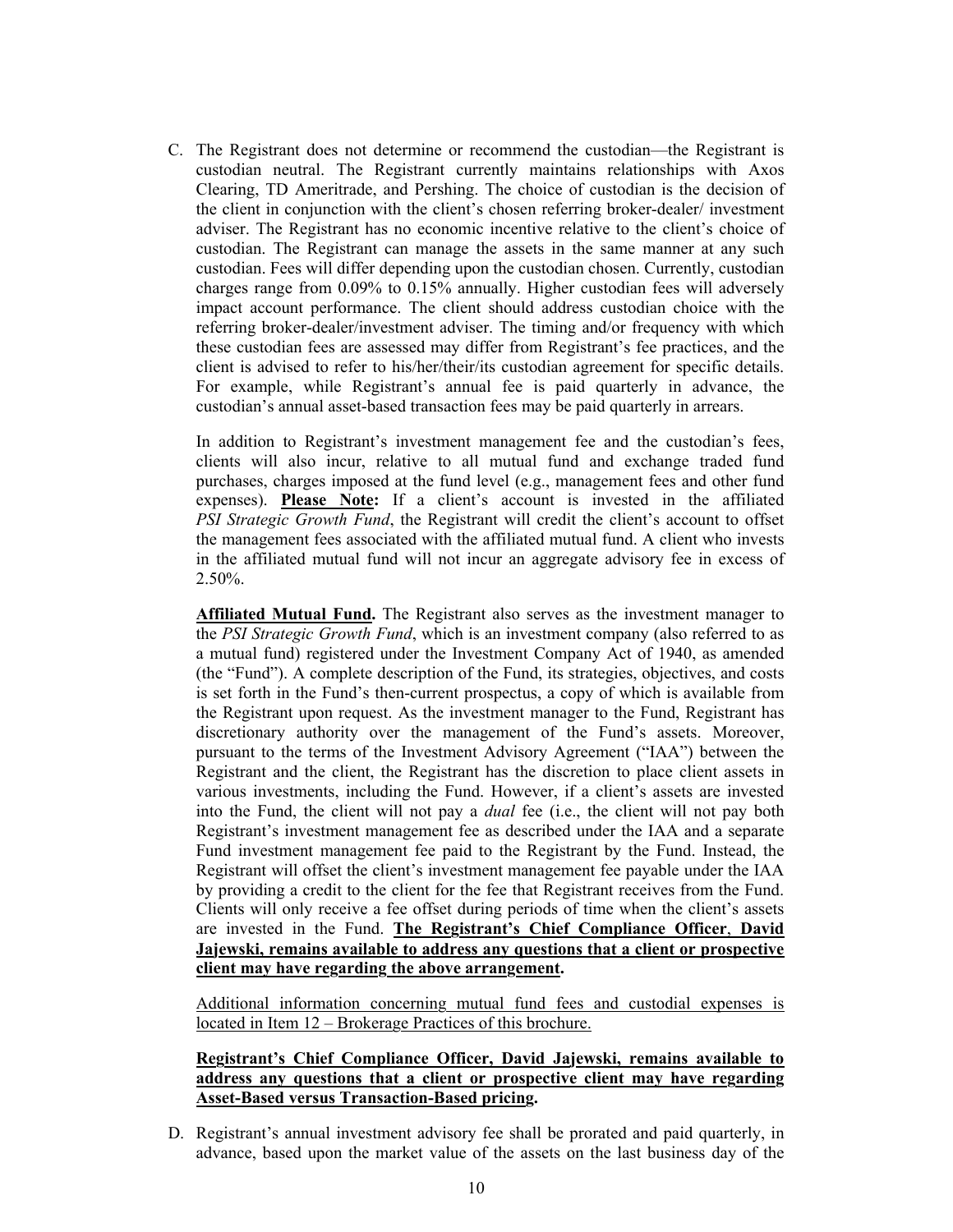previous quarter. The Registrant generally requires an annual minimum asset level of \$20,000 for investment advisory services. However, Registrant, in its sole discretion, may waive or reduce its minimum asset level based upon certain criteria (i.e., anticipated future additional assets, dollar amount of assets to be managed, related accounts, etc.).

The IAA between the Registrant and the client will continue in effect until terminated by either party by written notice in accordance with the terms of the IAA. Upon termination, the Registrant shall refund the pro-rated portion of the advanced advisory fee paid based upon the number of days remaining in the billing quarter.

- E. **Securities Commission Transactions.** In the event that the client desires, the client can engage Registrant's representatives, in their individual capacities, as registered representatives of GWN Securities Inc. *("GWN")* or Alexander Capital, LP *("Alexander")*, SEC registered and FINRA member broker-dealers, to implement investment recommendations on a commission basis. In the event the client chooses to purchase investment products through *GWN* and/or *Alexander, GWN* and/or *Alexander* will charge brokerage commissions to effect securities transactions, a portion of which commissions *GWN* and/or *Alexander* shall pay to Registrant's representatives, as applicable. The brokerage commissions charged by *GWN* and/or *Alexander* may be higher or lower than those charged by other broker-dealers. In addition, *GWN* and/or *Alexander* as well as Registrant's representatives, relative to commission mutual fund purchases, may also receive additional ongoing 12b-1 trailing commission compensation directly from the mutual fund company during the period that the client maintains the mutual fund investment. **Please Note:** Neither the Registrant, nor any of its representatives, purchases commission-based products for its advisory clients, and therefore, the Registrant does not have a conflict of interest regarding same relative to its managed accounts.
	- 1. **Conflict of Interest:** The recommendation that a client purchase a commission product from *GWN* and/or *Alexander* presents a conflict of interest, as the receipt of commissions may provide an incentive to recommend investment products based on commissions to be received, rather than on a particular client's need. No client is under any obligation to purchase any commission products from Registrant's representatives. **The Registrant's Chief Compliance Officer, David Jajewski, remains available to address any questions that a client or prospective client may have regarding the above conflict of interest.**
	- 2. **Please Note:** Clients may purchase investment products recommended by Registrant through other, non-affiliated broker dealers or agents.
	- 3. The Registrant does not receive more than 50% of its revenue from advisory clients as a result of commissions or other compensation for the sale of investment products the Registrant recommends to its clients.
	- 4. When Registrant's representatives sell an investment product on a commission basis, the Registrant does not charge an advisory fee in addition to the commissions paid by the client for such product. When providing services on an advisory fee basis, the Registrant's representatives do not also receive commission compensation for such advisory services. **However,** a client may engage the Registrant to provide investment management services on an advisory fee basis and separate from such advisory services purchase an investment product from Registrant's representatives on a separate commission basis.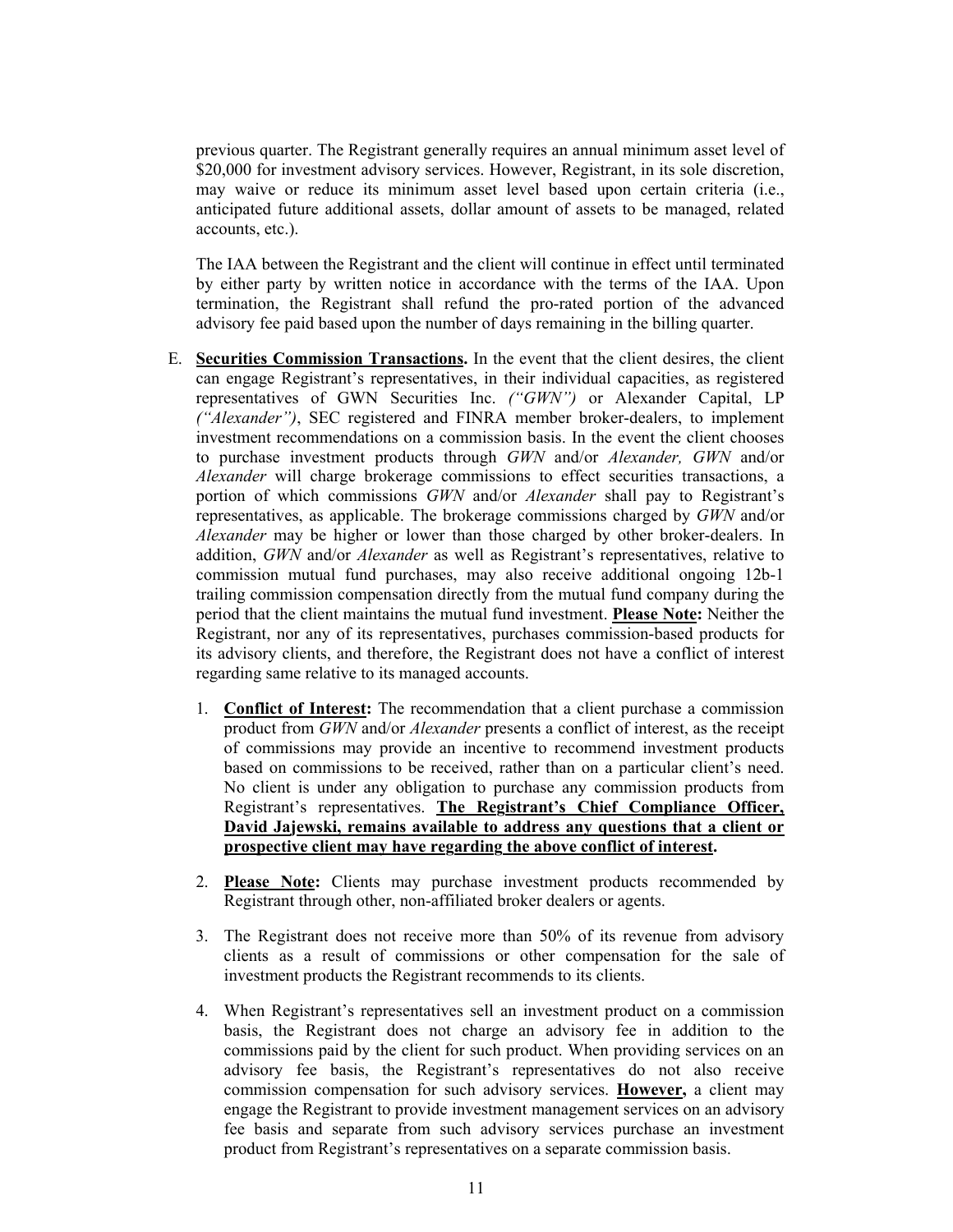#### **Item 6 Performance-Based Fees and Side-by-Side Management**

Neither the Registrant nor any supervised person of the Registrant accepts performance- based fees.

#### **Item 7 Types of Clients**

The Registrant's clients shall generally include individuals, business entities, investment companies, pension and profit sharing plans, trusts, estates, and charitable organizations. The Registrant generally requires an annual minimum asset level of \$20,000 for investment advisory services. However, as discussed in Item  $5 - \text{Fees}$ and Compensation, Registrant, in its sole discretion, may waive or reduce its minimum asset level based upon certain criteria (i.e., anticipated future additional assets, dollar amount of assets to be managed, related accounts, etc.).

## **The Registrant's Chief Compliance Officer, David Jajewski, remains available to address any questions that a client or potential client may have regarding its advisory fee schedule.**

#### **Item 8 Methods of Analysis, Investment Strategies, and Risk of Loss**

- A. The Registrant shall utilize the following methods of security analysis:
	- Charting (analysis performed using patterns to identify current trends and trend reversals to forecast the direction of prices)
	- Fundamental (analysis performed on historical and present data, with the goal of making financial forecasts)
	- Technical (analysis performed on historical and present data, focusing on price and trade volume, to forecast the direction of prices)
	- Cyclical (analysis performed on historical relationships between price and market trends, to forecast the direction of prices).

The Registrant shall utilize the following investment strategies when implementing investment advice given to clients:

- Long Term Purchases (securities held at least a year)
- Short Term Purchases (securities sold within a year)
- Trading (securities sold within thirty (30) days).

**Please Note: Investment Risk.** Different types of investments involve varying degrees of risk, and it should not be assumed that future performance of any specific investment or investment strategy (including the investments and/or investment strategies recommended or undertaken by the Registrant) will be profitable or equal any specific performance level(s).

**Please Also Note:** Depending upon market conditions and investment-related trading signals, Registrant's investment strategies can involve frequent trading, which could increase corresponding transactions fees to be charged to client accounts. In addition, there can be no assurance that such frequent trading will be profitable, nor result in any specific level of positive performance. Moreover, frequent trading can result in adverse tax consequences in non-qualified accounts.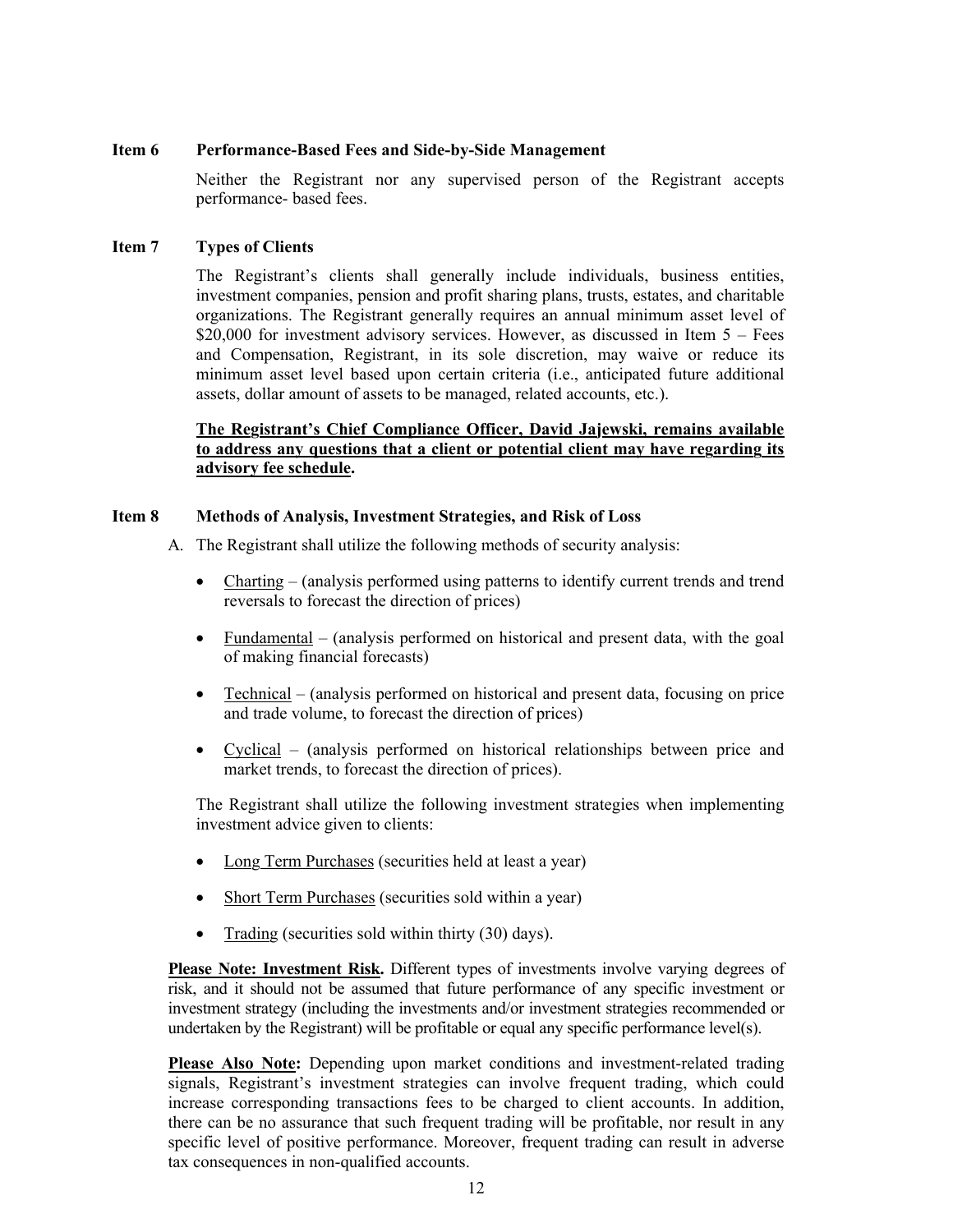B. The Registrant's methods of analysis and investment strategies do not present any significant or unusual risks. However, every method of analysis has its own inherent risks. To perform an accurate market analysis, the Registrant must have access to current/new market information. The Registrant has no control over the dissemination rate of market information; therefore, unbeknownst to the Registrant, certain analyses may be compiled with outdated market information, severely limiting the value of the Registrant's analysis. Furthermore, an accurate market analysis can only produce a forecast of the direction of market values. There can be no assurances that a forecasted change in market value will materialize into actionable and/or profitable investment opportunities.

 The Registrant's primary investment strategies—Long Term Purchases, Short Term Purchases, and Trading—are fundamental investment strategies. However, every investment strategy has its own inherent risks and limitations. For example, longer term investment strategies require a longer investment time period to allow for the strategy to potentially develop. Shorter term investment strategies require a shorter investment time period to potentially develop but, as a result of more frequent trading, may incur higher transactional costs when compared to a longer term investment strategy. Trading, an investment strategy that requires the purchase and sale of securities within a thirty (30) day investment time period involves a very short investment time period but will incur higher transaction costs when compared to a short term investment strategy and substantially higher transaction costs than a longer term investment strategy.

C. Currently, the Registrant primarily allocates client investment assets among various individual equities, mutual funds, and/or exchange traded funds ("ETFs") (including inverse ETFs and/or mutual funds that are designed to perform in an inverse relationship to certain market indices), on a discretionary basis in accordance with the client's designated investment objective(s).

Registrant's asset allocation strategies have been designed to comply with the requirements of Rule 3a-4 of the Investment Company Act of 1940. Rule 3a-4 provides similarly managed investment programs, such as Registrant's asset allocation programs, with a non-exclusive safe harbor from the definition of an investment company. In accordance with Rule 3a-4, the following disclosure is applicable to Registrant's management of client assets:

- 1. Initial Interview at the opening of the account, the Registrant, through its designated representatives (i.e., the referring broker-dealer/investment adviser), shall obtain from the client information sufficient to determine the client's financial situation and investment objectives;
- 2. Individual Treatment the account is managed on the basis of the client's financial situation and investment objectives;
- 3. Quarterly Notice at least quarterly the Registrant (via correspondence to the referring broker-dealer/investment adviser) shall notify the client to advise the Registrant whether the client's financial situation or investment objectives have changed, or if the client wants to impose and/or modify any reasonable restrictions on the management of the account;
- 4. Annual Contact at least annually, the Registrant shall contact the client to determine whether the client's financial situation or investment objectives have changed, or if the client wants to impose and/or modify any reasonable restrictions on the management of the account;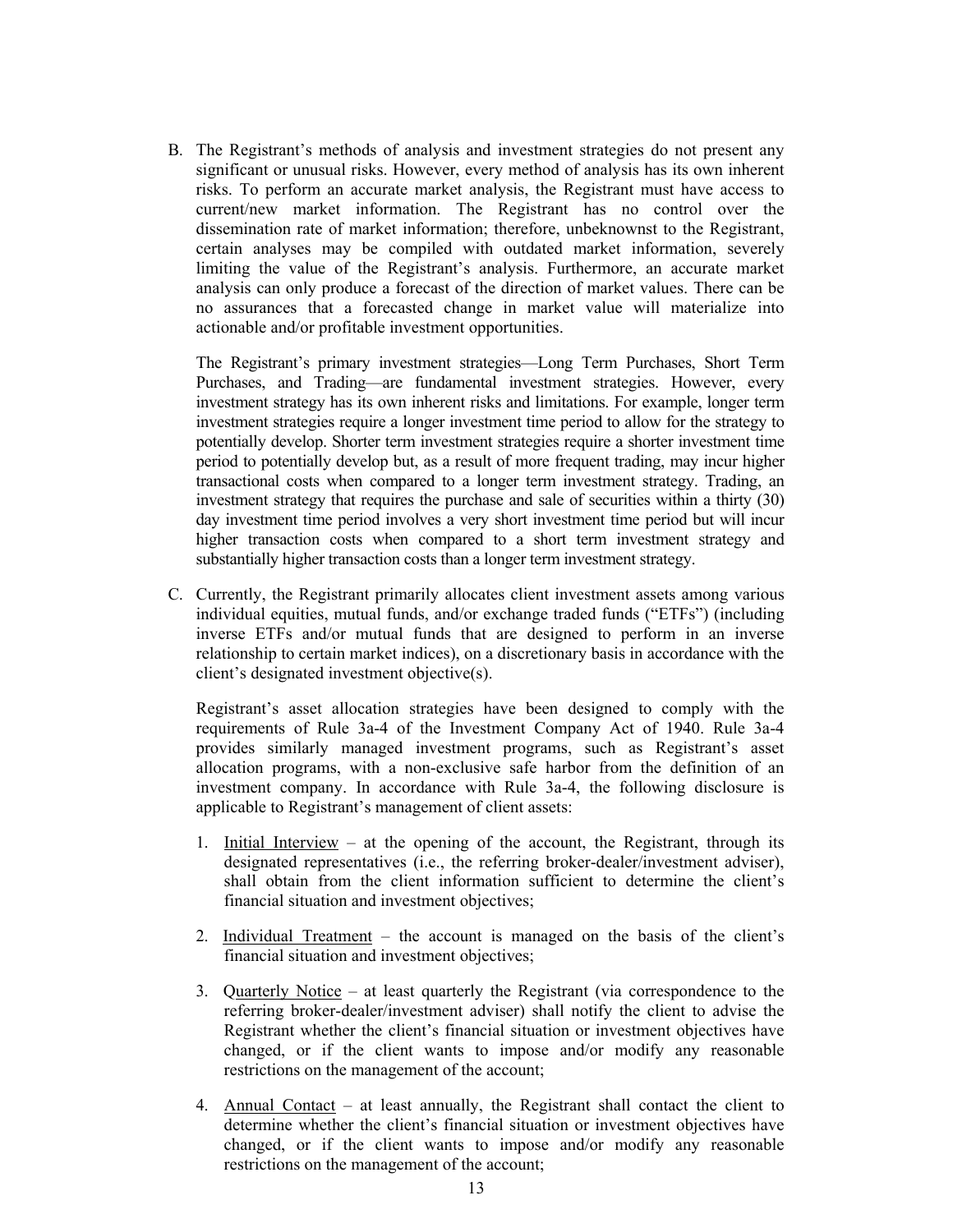- 5. Consultation Available the Registrant shall be reasonably available to consult with the client and/or the client's designated investment professional/ representative relative to the status of the account;
- 6. Quarterly Report the client shall be provided with a quarterly report by the account custodian for the account for the preceding period;
- 7. Ability to Impose Restrictions the client shall have the ability to impose reasonable restrictions on the management of the account, including the ability to instruct the Registrant not to purchase certain mutual funds;
- 8. No Pooling the client's beneficial interest in a security does not represent an undivided interest in all the securities held by the custodian, but rather represents a direct and beneficial interest in the securities which comprise the account;
- 9. Separate Account a separate account is maintained for the client with the Custodian;
- 10. Ownership each client retains indicia of ownership of the account (e.g., right to withdraw securities or cash, exercise or delegate proxy voting, and receive transaction confirmations).

The Registrant believes that its annual investment management fee is reasonable in relation to: (1) the advisory services provided under the IAA; and (2) the fees charged by other investment advisers offering similar services/programs. However, Registrant's annual investment management fee may be higher than that charged by other investment advisers offering similar services/programs. In addition to Registrant's annual investment management fee, the client will also incur charges imposed directly at the mutual and exchange traded fund level (e.g., management fees and other fund expenses). **Please Note:** Registrant's investment programs may involve above-average portfolio turnover which could negatively impact upon the net after-tax gain experienced by an individual client in a taxable account.

## **Item 9 Disciplinary Information**

The Registrant has not been the subject of any disciplinary actions.

#### **Item 10 Other Financial Industry Activities and Affiliations**

- A. **Registered Representative of** *GWN* **and** *Alexander***.** As disclosed above in Item 5E, certain of Registrant's Principals are also registered representatives of *GWN* or *Alexander*, FINRA member broker-dealers.
- B. Neither the Registrant, nor its representatives, are registered or have an application pending to register, as a futures commission merchant, commodity pool operator, a commodity trading adviser, or a representative of the foregoing.
- C. **Affiliated Mutual Fund**. As discussed above in Item 4B, the Registrant also serves as the investment manager to the *PSI Strategic Growth Fund*. Pursuant to the terms of the IAA between the Registrant and the client, the Registrant shall have discretion to place client assets in various investments, including the Fund. As discussed above, the client shall not pay a *dual* fee to the Registrant for client assets invested in the Fund.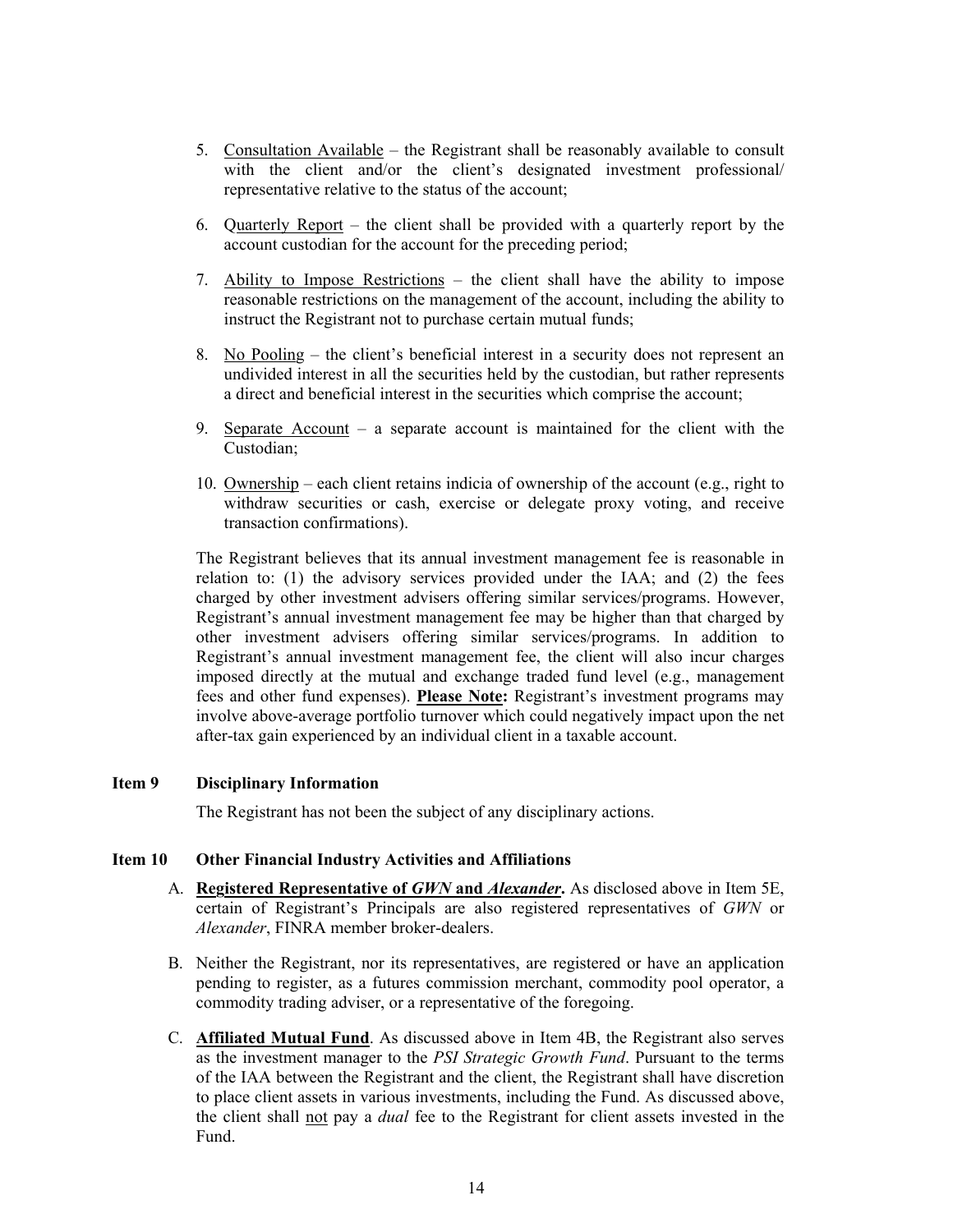**Broker Dealer.** As disclosed above in Item 5E, Registrant's Principal and certain Associated Persons, are registered representatives of *GWN* or *Alexander*, FINRA member broker-dealers. Clients can choose to engage Registrant's Principal and/or Associated Persons, in their individual capacities, to effect securities brokerage transactions on a commission basis. **Conflict of Interest:** The recommendation by Registrant's representatives, that a client purchase a securities commission product presents a conflict of interest, as the receipt of commissions may provide an incentive to recommend investment products based on commissions received, rather than on a particular client's need. No client is under any obligation to purchase any commission products from Registrant's representatives. Clients are reminded that they may purchase securities products recommended by Registrant through other, non-affiliated registered representatives. **The Registrant's Chief Compliance Officer, David Jajewski, remains available to address any questions that a client or prospective client may have regarding the above conflicts of interest.**

**Licensed Insurance Agents.** Registrant's Principal and certain Associated Persons, in their individual capacities, are licensed insurance agents. However, Registrant's representatives do not hold themselves out to the public as insurance agents, and do not solicit the Registrant's clients to purchase insurance products. Registrant's representatives' insurance licensing is not material to the Registrant's investment advisory operations, and are set forth on this Brochure for full disclosure purposes.

D. The Registrant does not receive, directly or indirectly, compensation from investment advisers that it recommends or selects for its clients.

#### **Item 11 Code of Ethics, Participation, or Interest in Client Transactions and Personal Trading**

A. The Registrant maintains an investment policy relative to personal securities transactions. This investment policy is part of Registrant's overall Code of Ethics, which serves to establish a standard of business conduct for all of Registrant's representatives that is based upon fundamental principles of openness, integrity, honesty, and trust, a copy of which is available upon request.

In accordance with Section 204A of the Investment Advisers Act of 1940, the Registrant also maintains and enforces written policies reasonably designed to prevent the misuse of material non-public information by the Registrant or any person associated with the Registrant.

B. The Registrant or any related person of Registrant *will* recommend, buy, or sell for client accounts, securities in which the Registrant or any related person of Registrant has a material financial interest, including but not limited to the affiliated mutual funds described in Item 4B. Registrant, on both a discretionary basis, manages certain client accounts which are invested in the affiliated mutual funds. The terms and conditions for participation in the affiliated mutual funds, including management fees, conflicts of interest, and risk factors, are set forth in the fund's prospectus. To the extent that Registrant manages client portfolios containing affiliated PSI Fund positions, Registrant will reduce its account management fee, accordingly, in relation to the fee received for managing such Fund positions in client portfolios. Registrant's clients are under absolutely no obligation to consider or make an investment in a mutual fund(s), or to maintain such an investment. Registrant's Chief Compliance Officer, David Jajewski, remains available to address any questions that a client or prospective client may have regarding the above arrangement and any conflict of interest that such arrangement may create.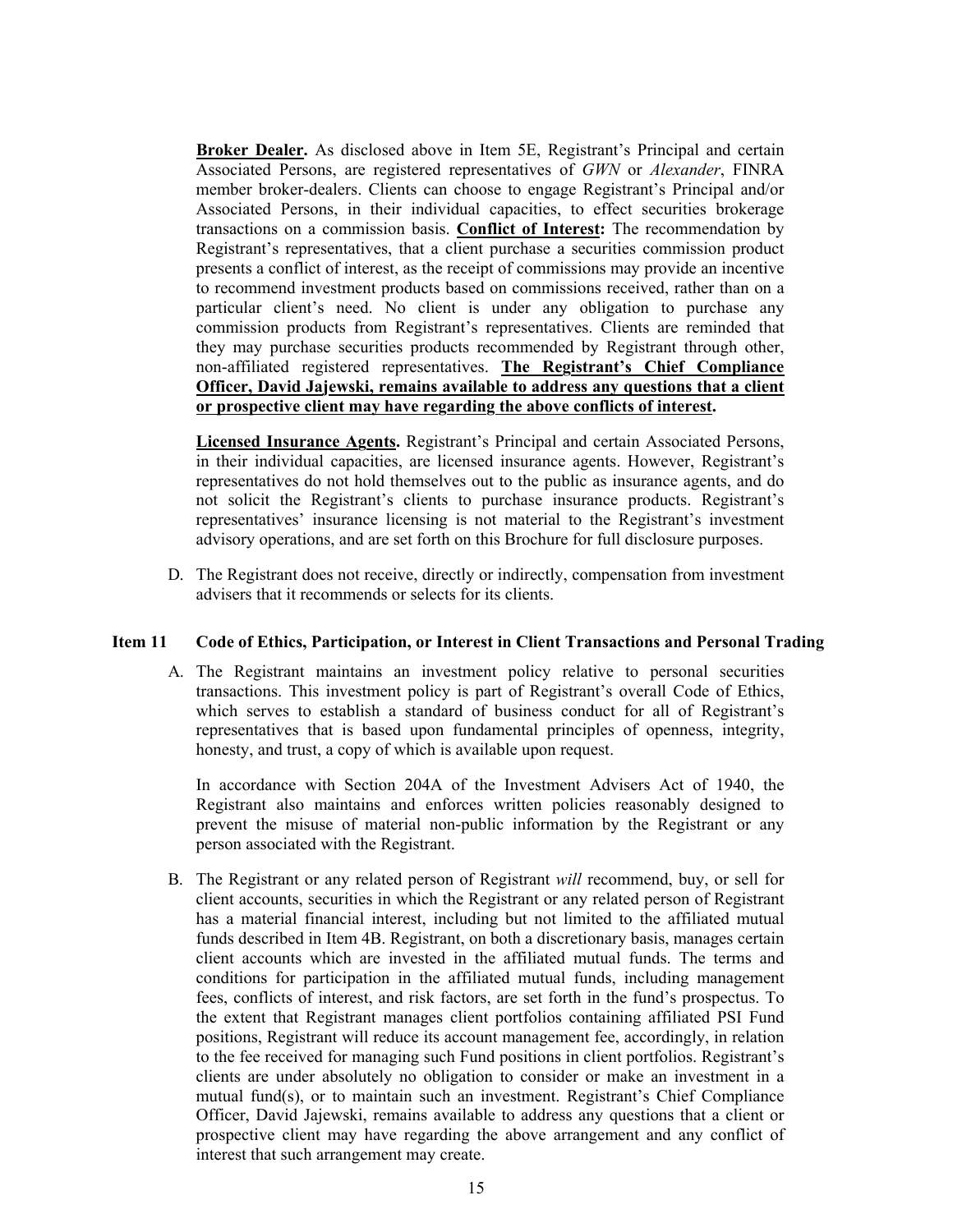C. The Registrant and/or representatives of the Registrant *may* buy or sell securities that are also recommended to clients. This practice may create a situation where the Registrant and/or representatives of the Registrant are in a position to materially benefit from the sale or purchase of those securities. Therefore, this situation creates a conflict of interest. Practices such as *scalping* (i.e., a practice whereby the owner of shares of a security recommends that security for investment and then immediately sells it at a profit upon the rise in the market price which follows the recommendation) could take place if the Registrant did not have adequate policies in place to detect such activities. In addition, this requirement can help detect insider trading, *front-running* (i.e., personal trades executed prior to those of the Registrant's clients), and other potentially abusive practices.

The Registrant has a personal securities transaction policy in place to monitor the personal securities transactions and securities holdings of each of the Registrant's "Access Persons." The Registrant's securities transaction policy requires that Access Persons of the Registrant must provide the Chief Compliance Officer or his/her designee with a written report of their current securities holdings within ten (10) days after becoming an Access Person. Additionally, each Access Person must provide the Chief Compliance Officer or his/her designee with a written report of the Access Person's current securities holdings at least once each twelve (12) month period thereafter on a date the Registrant selects.

D. The Registrant and/or representatives of the Registrant *may* buy or sell securities, at or around the same time as those securities are recommended to clients. This practice creates a situation where the Registrant and/or representatives of the Registrant are in a position to materially benefit from the sale or purchase of those securities. Therefore, this situation creates a conflict of interest. As indicated above in Item 11C, the Registrant has a personal securities transaction policy in place to monitor the personal securities transaction and securities holdings of each of Registrant's Access Persons.

## **Item 12 Brokerage Practices**

A. Prior to engaging Registrant to provide investment management services, the client will be required to enter into a formal IAA with Registrant setting forth the terms and conditions under which Registrant shall manage the client's assets, and a separate custodial/clearing agreement with each designated broker-dealer/custodian. Registrant generally recommends that investment management accounts be maintained at *TD Ameritrade, Pershing,* or *Axos Clearing* ("*Axos*")*.* Prior to engaging Registrant to provide investment management services, the client will be required to enter into a formal *Investment Advisory Agreement* with Registrant setting forth the terms and conditions under which Registrant shall manage the client's assets, and a separate custodial/clearing agreement with each designated brokerdealer/custodian.

In the event that the Registrant is requested to do so, the factors that the Registrant considers in recommending *Pershing, TD Ameritrade, Axos* (or any other brokerdealer/custodian) to clients include historical relationship with the Registrant, financial strength, reputation, execution capabilities, pricing, research, and service. Although the commissions and/or transaction fees paid by Registrant's clients shall comply with the Registrant's duty to obtain best execution, a client may pay a commission that is higher than another qualified broker-dealer might charge to effect the same transaction where the Registrant determines, in good faith, that the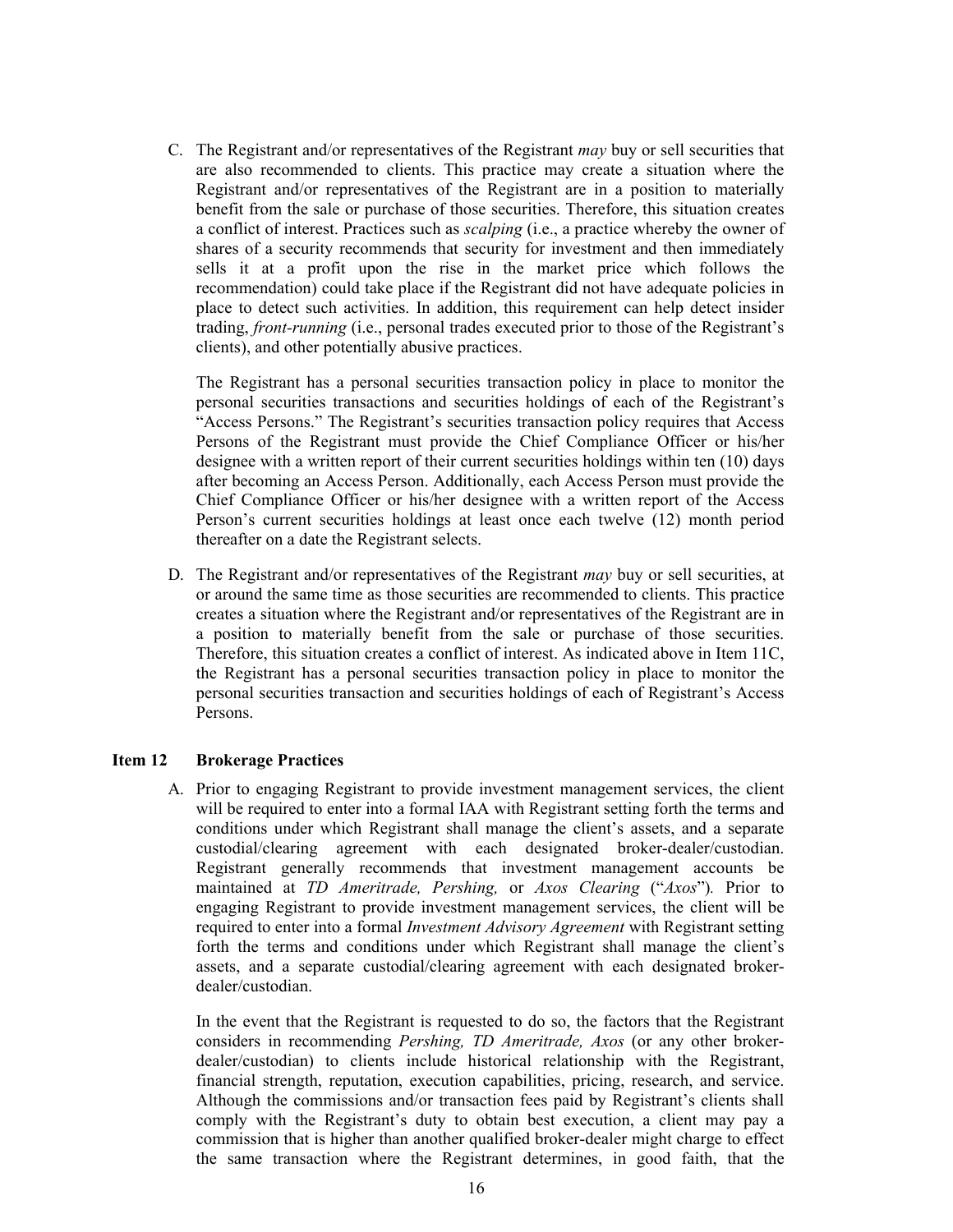commission/transaction fee is reasonable. In seeking best execution, the determinative factor is not the lowest possible cost, but whether the transaction (to the extent that transaction fees are payable) represents the best qualitative execution, taking into consideration the full range of broker-dealer services, including the value of research provided, execution capability, commission rates, and responsiveness. Accordingly, although Registrant will seek competitive rates, it may not necessarily obtain the lowest possible commission rates for client account transactions. The brokerage commissions or transaction fees charged by the designated brokerdealer/custodian are exclusive of, and in addition to, Registrant's investment management fee. The Registrant's best price execution responsibility is qualified if securities that it purchases for client accounts are mutual funds that trade at net asset value as determined at the daily market close.

#### 1. Soft Dollar Arrangement

In return for effecting securities transactions for Registrant's affiliated Fund through designated broker-dealers/custodians, JP Morgan and Virtu Financial, Registrant will receive certain investment research products or services that assist the Registrant in its investment decision-making process for the client pursuant to Section  $28(e)$  of the Securities Exchange Act of 1934 (generally referred to as a "soft-dollar" arrangement). Investment research products or services received by Registrant may include, but are not limited to, analyses pertaining to specific securities, companies, or sectors; market, financial and economic studies, and forecasts; financial publications, portfolio management systems, and statistical and pricing services. Although the commissions paid by Registrant's clients shall comply with the Registrant's duty to obtain best execution, a client may pay a commission that is higher than another qualified broker-dealer might charge to effect the same transaction where the Registrant determines, in good faith, that the commission is reasonable in relation to the value of the brokerage and research services received. In seeking best execution, the determinative factor is not the lowest possible cost, but whether the transaction represents the best qualitative execution, taking into consideration the full range of a broker-dealer's services, including the value of research provided, execution capability, commission rates, and responsiveness. Accordingly, although Registrant will seek competitive rates, it may not necessarily obtain the lowest possible commission rates for client account transactions. Although the investment research products or services that may be obtained by Registrant will generally be used to service all of Registrant's clients, a brokerage commission paid by a specific client may be used to pay for research that is not used in managing that specific client's account. With respect to investment research products or services obtained by the Registrant that have a mixed use of both a research and non-research (i.e., administrative, etc.) function, Registrant shall make a reasonable allocation of the cost of the product or service according to its use the percentage of the product or service that provides assistance to the Registrant's investment decision-making process will be paid for with soft dollars while that portion which provides administrative or other non-research assistance will be paid for by the Registrant with hard dollars. The brokerage commissions or transaction fees charged by the designated brokerdealer/custodian are exclusive of, and in addition to, Registrant's investment management fee. The receipt of such investment research products or services without the need to pay hard dollars for same provides the Registrant with an incentive to effect securities transactions for the Fund through JP Morgan and Virtu.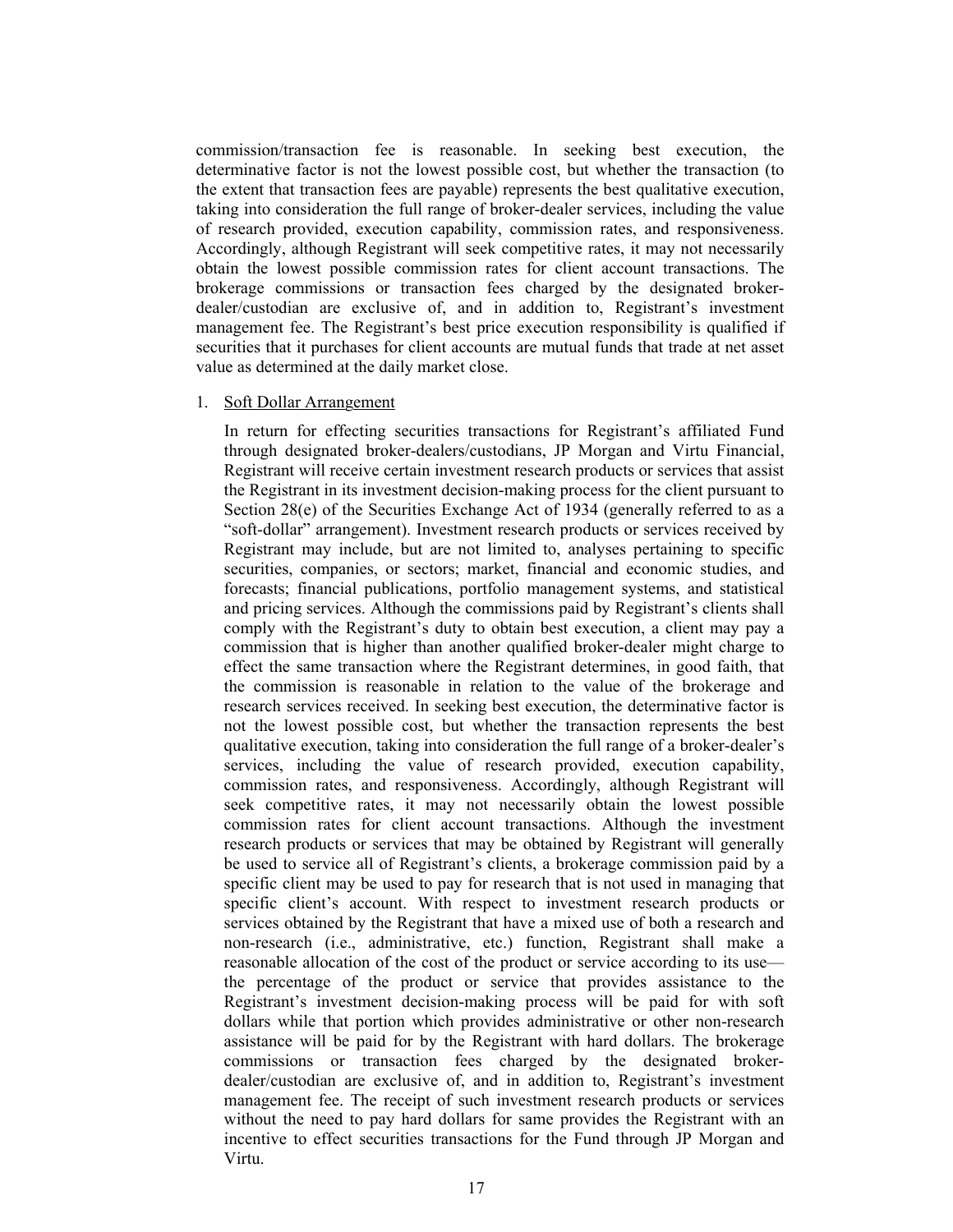## **The Registrant's Chief Compliance Officer, David Jajewski, remains available to address any questions that a client or prospective client may have regarding the above arrangements and the corresponding conflict of interest presented by such arrangements.**

#### Non-Soft Dollar Benefits

Although not a material consideration when determining whether to recommend a particular broker-dealer/custodian, Registrant can receive from a brokerdealer/custodian, investment platform, unaffiliated investment manager, mutual fund sponsor, or vendor, without cost (and/or at a discount) support services and/or products, certain of which assist the Registrant to better monitor and service client accounts maintained at such institutions. Included within the support services that may be obtained by the Registrant may be investmentrelated research, pricing information and market data, software and other technology that provide access to client account data, compliance and/or practice management-related publications, discounted or gratis consulting services, discounted and/or gratis attendance at conferences, meetings, and other educational and/or social events, marketing support, computer hardware and/or software, and/or other products used by Registrant in furtherance of its investment advisory business operations.

As indicated above, certain of the support services and/or products that can be received may assist the Registrant in managing and administering client accounts. Others do not directly provide such assistance, but rather assist the Registrant to manage and further develop its business enterprise.

Registrant's clients do not pay more for investment transactions effected and/or assets maintained at a broker-dealer as a result of this arrangement. There is no corresponding commitment made by the Registrant to a broker-dealer or any other entity to invest any specific amount or percentage of client assets in any specific mutual funds, securities, or other investment products as a result of the above arrangement.

**The Registrant's Chief Compliance Officer, David Jajewski, remains available to address any questions that a client or prospective client may have regarding the above arrangements and the corresponding conflict of interest presented by such arrangements.** 

- 2. Although the Registrant may receive client referrals from broker-dealers, the Registrant has not entered into an agreement with, nor does it recommend or select broker-dealers to/for its clients in return for client referrals from any particular broker- dealer.
- 3. The Registrant does not generally accept *directed brokerage arrangements* (when a client requires that account transactions be effected through a specific broker-dealer). In such client directed arrangements, the client will negotiate terms and arrangements for his/her/their/its account(s) with that broker-dealer, and Registrant will not seek better execution services or prices from other brokerdealers or be able to *batch* the client's transactions for execution through other broker-dealers with orders for other accounts managed by Registrant. As a result, client may pay higher commissions or other transaction costs or greater spreads, or receive less favorable net prices, on transactions for the account than would otherwise be the case.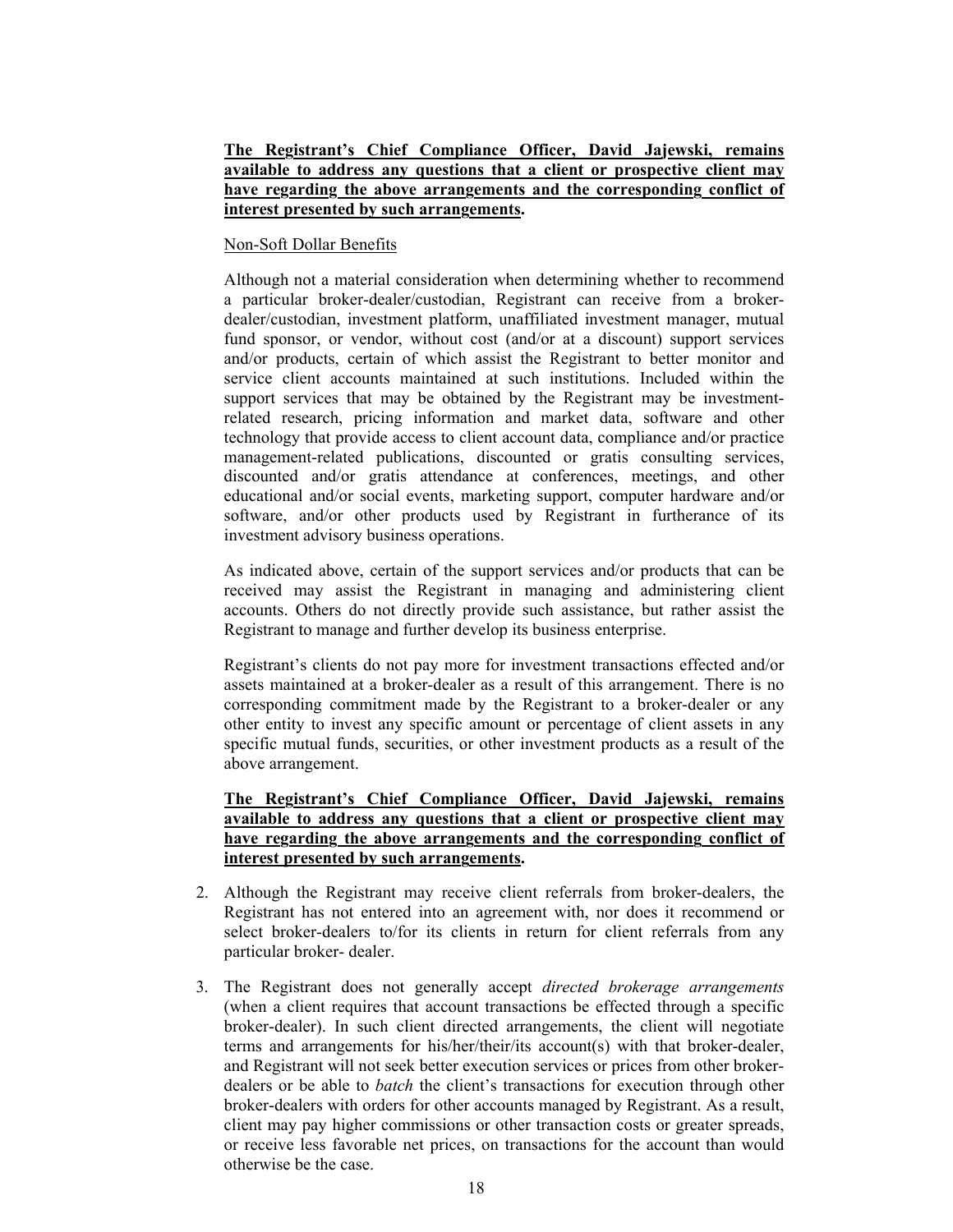**Please Note:** In the event that the client directs Registrant to effect securities transactions for the client's accounts through a specific broker-dealer, the client correspondingly acknowledges that such direction may cause the accounts to incur higher commissions or transaction costs than the accounts would otherwise incur had the client determined to effect account transactions through alternative clearing arrangements that may be available through Registrant. Higher transaction costs adversely impact account performance. **Please Also Note:** Transactions for directed accounts will generally be executed following the execution of portfolio transactions for non-directed accounts.

## **The Registrant's Chief Compliance Officer, David Jajewski, remains available to address any questions that a client or prospective client may have regarding the above arrangement**.

B. The transactions for each client account generally will be effected independently, unless the Registrant decides to purchase or sell the same securities for several clients at approximately the same time. The Registrant may (but is not obligated to) combine or *bunch* such orders to obtain best execution, to negotiate more favorable commission rates or to allocate equitably among the Registrant's clients differences in prices and commissions or other transaction costs that might have been obtained had such orders been placed independently. Under this procedure, transactions will be averaged as to price and will be allocated among clients in proportion to the purchase and sale orders placed for each client account on any given day. The Registrant shall not receive any additional compensation or remuneration as a result of such aggregation.

#### **Item 13 Review of Accounts**

- A. Program reviews are conducted on an ongoing basis by Registrant's Principal. The Registrant primarily manages accounts referred to it by unaffiliated broker-dealers and investment advisers, pursuant to which the Registrant generally pays a portion of its management fee to the referring broker-dealer or investment adviser in accordance with the parameters of SEC Rule 206(4)-3. The referring broker-dealers and investment advisers generally maintain both the initial and ongoing day-to-day relationship with the client, including initial and ongoing determination of client suitability for the Registrant's designated strategies. Accounts are maintained at the custodian designated by the referring broker-dealer/investment adviser. However, there are underlying custodian/transaction fee differentials based upon the designated custodian. Fees will differ depending upon the custodian chosen. Currently, custodian charges at range from 0.09% to 0.15% annually. Higher custodian fees will adversely impact account performance. The client should address custodian choice with the referring broker-dealer/investment adviser. All investment supervisory clients (directly or through their financial services professional) are advised that it remains their responsibility to advise the Registrant of any changes in their investment objectives and/or financial situation. In performing its services, Registrant shall not be required to verify any information received from the client or from the client's other professionals, and is expressly authorized to rely thereon. *See* Item 14B below.
- B. The Registrant may conduct account reviews on an *other than periodic basis* upon the occurrence of a triggering event, such as a change in client investment objectives and/or financial situation, market corrections, and client request.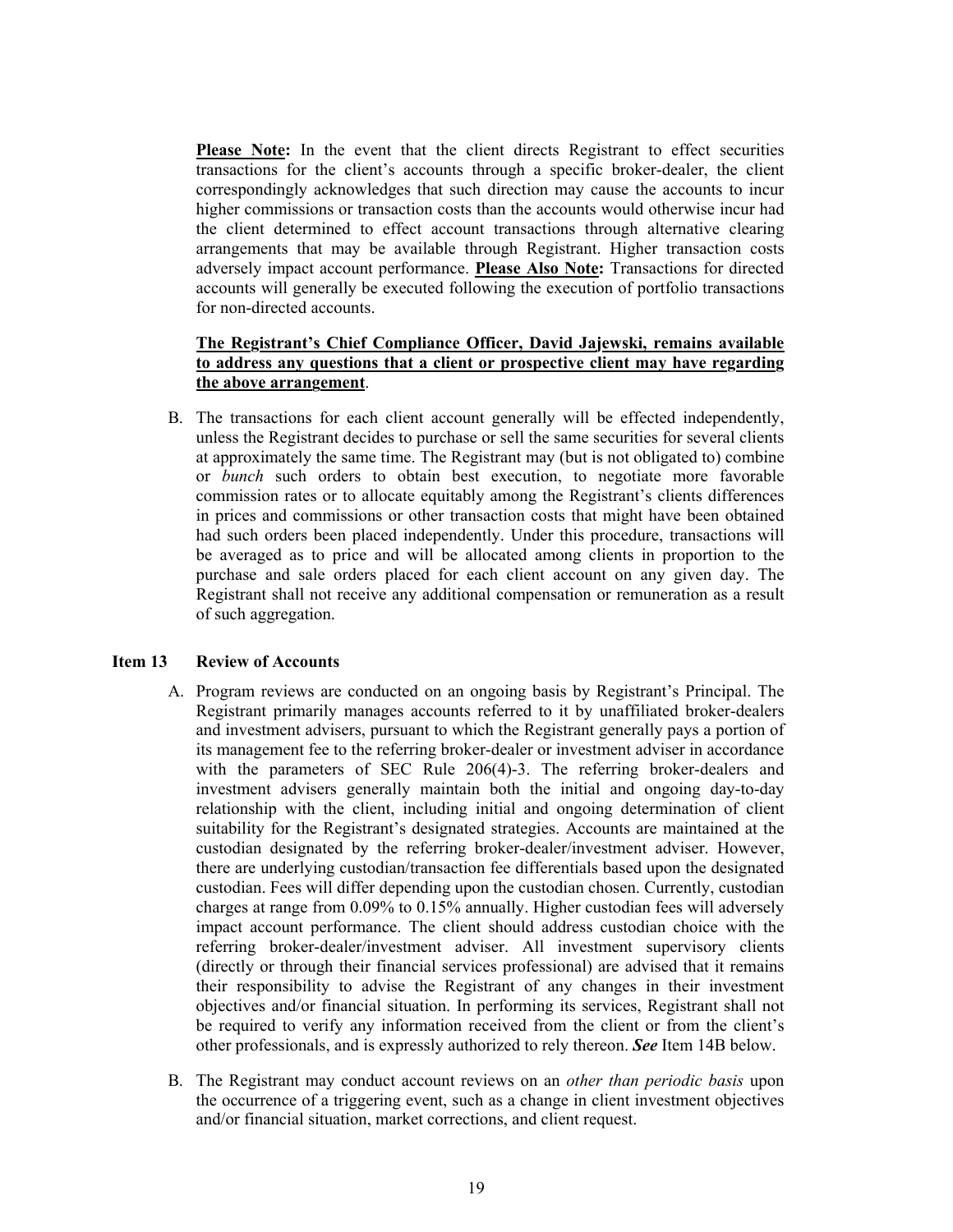C. Clients are provided with transaction confirmation notices and regular summary account statements directly from the broker-dealer/custodian and/or program sponsor for the client account(s).

#### **Item 14 Client Referrals and Other Compensation**

A. As referenced in Item 12A.1. above, the Registrant receives soft dollar economic benefits from broker-dealers. In addition, as also discussed above, the Registrant, without cost (and/or at a discount), can receive non-soft dollar support services and/or products from custodians and other type entities.

## **The Registrant's Chief Compliance Officer**, **David Jajewski, remains available to address any questions that a client or prospective client may have regarding the above arrangements and the corresponding conflicts of interest presented by such arrangements.**

B. The Registrant is routinely engaged by new clients who have been solicited on behalf of the Registrant by unaffiliated individuals. If a client is introduced to the Registrant by either an unaffiliated or an affiliated solicitor, Registrant generally will pay that solicitor a fee in accordance with the requirements of Rule 206(4)-3 of the Investment Advisers Act of 1940, and any corresponding state securities law requirements. Any such fee shall be paid solely from the Registrant's investment management fee, and shall not result in any additional charge to the client. In addition to referral fee compensation, certain solicitors may also receive 12b-1 fees from the underlying mutual funds that comprise the client's account. The Registrant does not receive any portion of the 12b-1 fees. If the client is introduced to the Registrant by an unaffiliated solicitor, the solicitor, at the time of the solicitation, shall disclose the nature of his/her solicitor relationship, and shall provide each prospective client with a copy of the Registrant's written Brochure with a copy of the written disclosure statement from the solicitor to the client disclosing the terms of the solicitation arrangement between the Registrant and the solicitor, including the compensation to be received by the solicitor from the Registrant. **Please Note: The referring broker-dealers and investment advisers maintain both the initial and ongoing day-to-day relationship with the client, including initial and ongoing determination of client suitability for the Registrant's investment strategies.** 

## **Item 15 Custody**

The Registrant shall have the ability to deduct its advisory fee from the client's account on a quarterly basis. Clients are provided with written transaction confirmation notices, and a written summary account statement directly from brokerdealer/custodian and/or program sponsor for the client accounts, at least quarterly. **Please Note:** Clients are advised to carefully review any statements received from the client's broker-dealer/custodian and/or program sponsor. **Please Also Note:** The account custodian does not verify the accuracy of the Registrant's advisory fee calculation.

#### **Item 16 Investment Discretion**

The client can determine to engage the Registrant to provide investment advisory services on a discretionary basis. Prior to the Registrant assuming discretionary authority over a client's account, client shall be required to execute an *Investment Advisory Agreement*, naming the Registrant as client's attorney and agent in fact,